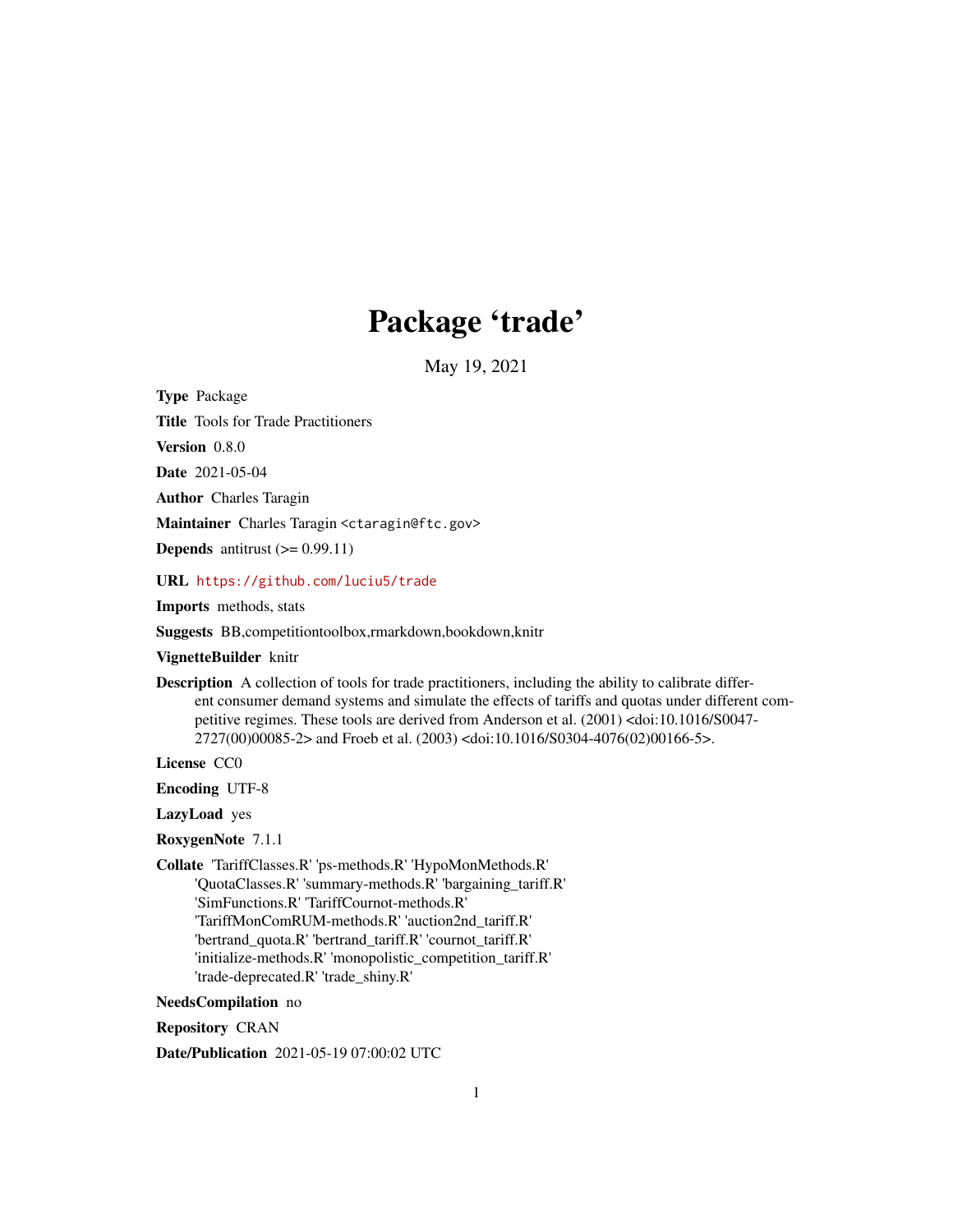# <span id="page-1-0"></span>R topics documented:

| Index |  |
|-------|--|
|       |  |
|       |  |
|       |  |
|       |  |
|       |  |
|       |  |
|       |  |
|       |  |
|       |  |
|       |  |
|       |  |
|       |  |
|       |  |
|       |  |
|       |  |

auction2nd\_tariff *Tariff Simulation With A Second Score Procurement Auction Game*

# Description

Simulate the effect of tariffs when firms play a second score procurement auction game and consumer demand is Logit.

#### Usage

```
auction2nd_tariff(
  demand = c("logit"),
 prices,
  quantities,
 margins,
 owner = NULL,mktElast = NA_real_,
 diversions,
  tariffPre = rep(0, length(quantities)),
  tariffPost = rep(0, length(quantities)),
 priceStart,
 parmStart,
 control.slopes,
  control.equ,
  labels = paste("Prod", 1:length(quantities), sep = ""),
  ...
\mathcal{L}
```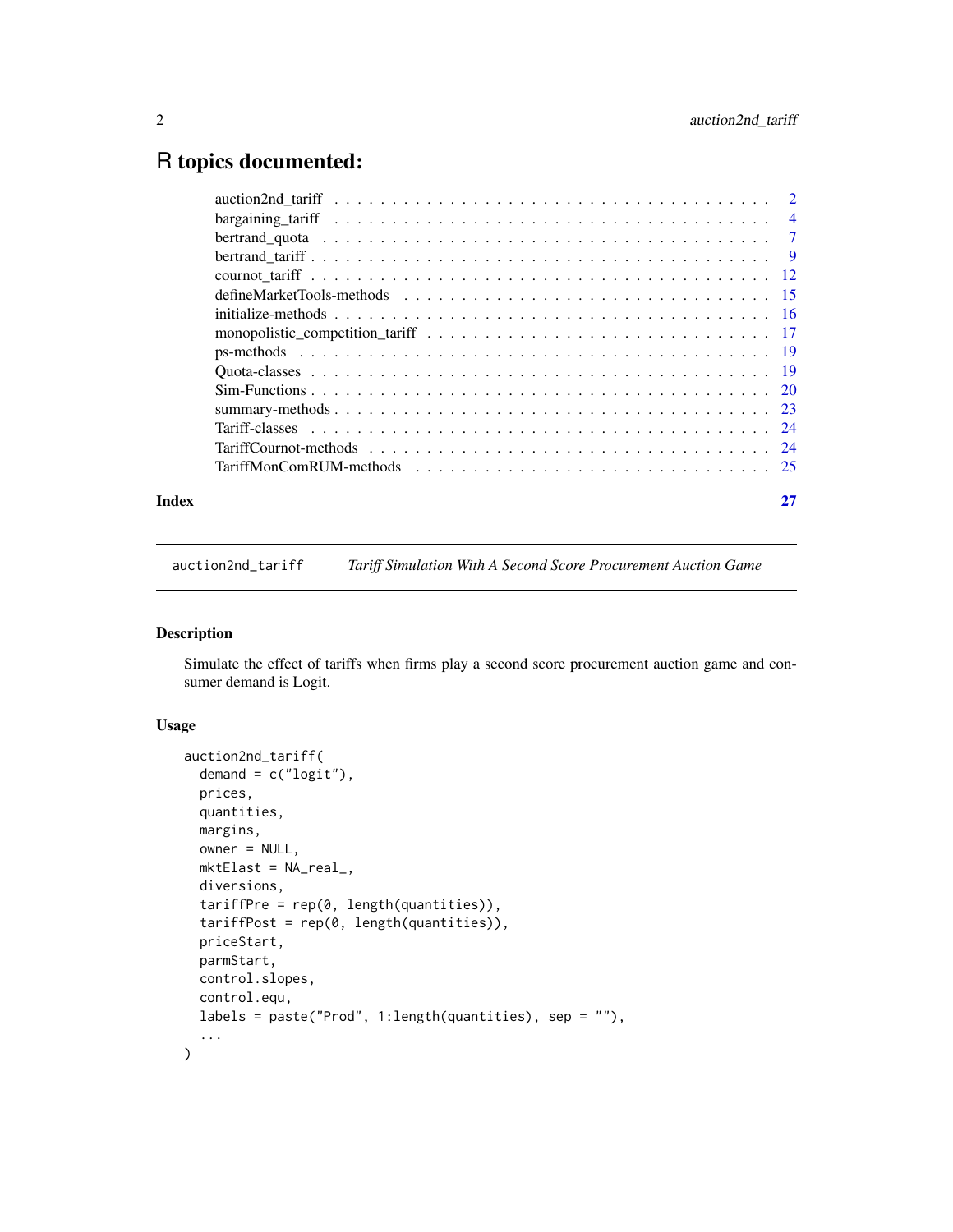#### <span id="page-2-0"></span>Arguments

| demand         | A character vector indicating which demand system to use. Currently allows<br>logit (default).                                                                                                                                                                 |
|----------------|----------------------------------------------------------------------------------------------------------------------------------------------------------------------------------------------------------------------------------------------------------------|
| prices         | A length k vector product prices.                                                                                                                                                                                                                              |
| quantities     | A length k vector of product quantities.                                                                                                                                                                                                                       |
| margins        | A length k vector of product margins. All margins must be in levels (not w.r.t to<br>price), or NA.                                                                                                                                                            |
| owner          | EITHER a vector of length k whose values indicate which firm produced a prod-<br>uct before the tariff OR a k x k matrix of pre-merger ownership shares.                                                                                                       |
| mktElast       | A negative number equal to the industry pre-merger price elasticity. Default is<br>$NA$ .                                                                                                                                                                      |
| diversions     | A k x k matrix of diversion ratios with diagonal elements equal to -1. Default is<br>missing, in which case diversion according to revenue share is assumed.                                                                                                   |
| tariffPre      | A vector of length k where each element equals the current ad valorem tariff<br>(expressed as a proportion of the consumer price) imposed on each product.<br>Default is 0, which assumes no tariff.                                                           |
| tariffPost     | A vector of length k where each element equals the new <i>ad valorem</i> tariff (ex-<br>pressed as a proportion of the consumer price) imposed on each product. Default<br>is 0, which assumes no tariff.                                                      |
| priceStart     | For aids, a vector of length k who elements equal to an initial guess of the<br>proportional change in price caused by the merger. The default is to draw k<br>random elements from a [0,1] uniform distribution. For ces and logit, the default<br>is prices. |
| parmStart      | aids only. A vector of length 2 whose elements equal to an initial guess for each<br>"known" element of the diagonal of the demand matrix and the market elasticity.                                                                                           |
| control.slopes | A list of optim control parameters passed to the calibration routine optimizer<br>(typically the calcSlopes method).                                                                                                                                           |
| control.equ    | A list of BBsolve control parameters passed to the non-linear equation solver<br>(typically the calcPrices method).                                                                                                                                            |
| labels         | A k-length vector of labels.                                                                                                                                                                                                                                   |
| $\cdots$       | Additional options to feed to the BBsolve optimizer used to solve for equilib-<br>rium prices.                                                                                                                                                                 |

#### Details

Let k denote the number of products produced by all firms. Using price, and quantity, information for all products in each market, as well as margin information for at least one products in each market, auction2ndtariff is able to recover the slopes and intercepts of a Logit, CES, demand system. These parameters are then used to simulate the price effects of an *ad valorem* tariff under the assumption that the firms are playing a 2nd score auction.

#### Value

auction2ndtariff returns an instance of class [Tariff2ndLogit](#page-23-1)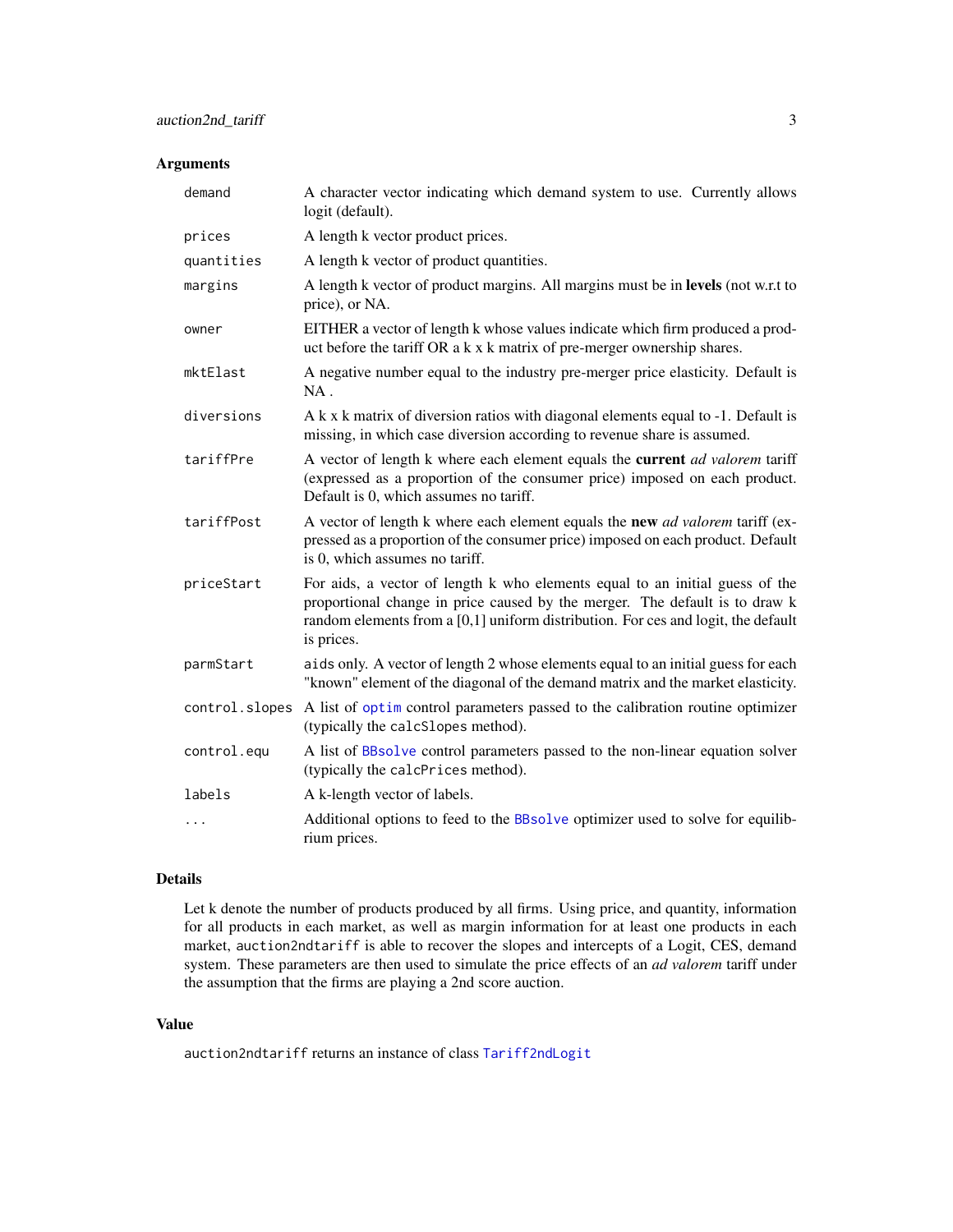#### <span id="page-3-0"></span>References

Simon P. Anderson, Andre de Palma, Brent Kreider, Tax incidence in differentiated product oligopoly, Journal of Public Economics, Volume 81, Issue 2, 2001, Pages 173-192.

#### See Also

[bertrand\\_tariff](#page-8-1) to simulate the effects of a tariff under a Bertrand pricing game and [monopolistic\\_competition\\_tariff](#page-16-1) to simulate the effects of a tariff under monopolistic competition.

#### Examples

```
## Calibration and simulation results from a 10% tariff on non-US beers "OTHER-LITE"
## and "OTHER-REG"
## Source: Epstein/Rubenfeld 2004, pg 80
prodNames <- c("BUD","OLD STYLE","MILLER","MILLER-LITE","OTHER-LITE","OTHER-REG")
owner <-c("BUD","OLD STYLE","MILLER","MILLER","OTHER-LITE","OTHER-REG")
price <- c(.0441,.0328,.0409,.0396,.0387,.0497)
quantities <- c(.066,.172,.253,.187,.099,.223)*100
margins <- c(.3830,.5515,.5421,.5557,.4453,.3769) # margins in terms of price
margins <- margins*price # dollar margins
tariff < c(0,0,0,0,1,.1)names(price) <-
names(quantities) <-
names(margins) <-
prodNames
result.2nd <- auction2nd_tariff(demand = "logit",prices=price,quantities=quantities,
                               margins = margins,owner=owner,
                                tariffPost = tariff, labels=prodNames)
print(result.2nd) # return predicted price change
summary(result.2nd) # summarize merger simulation
```
bargaining\_tariff *Tariff Simulation With A Nash Bargaining Game*

#### Description

Simulate the effect of tariffs when firms play a Nash Bargaining game and consumer demand is Logit.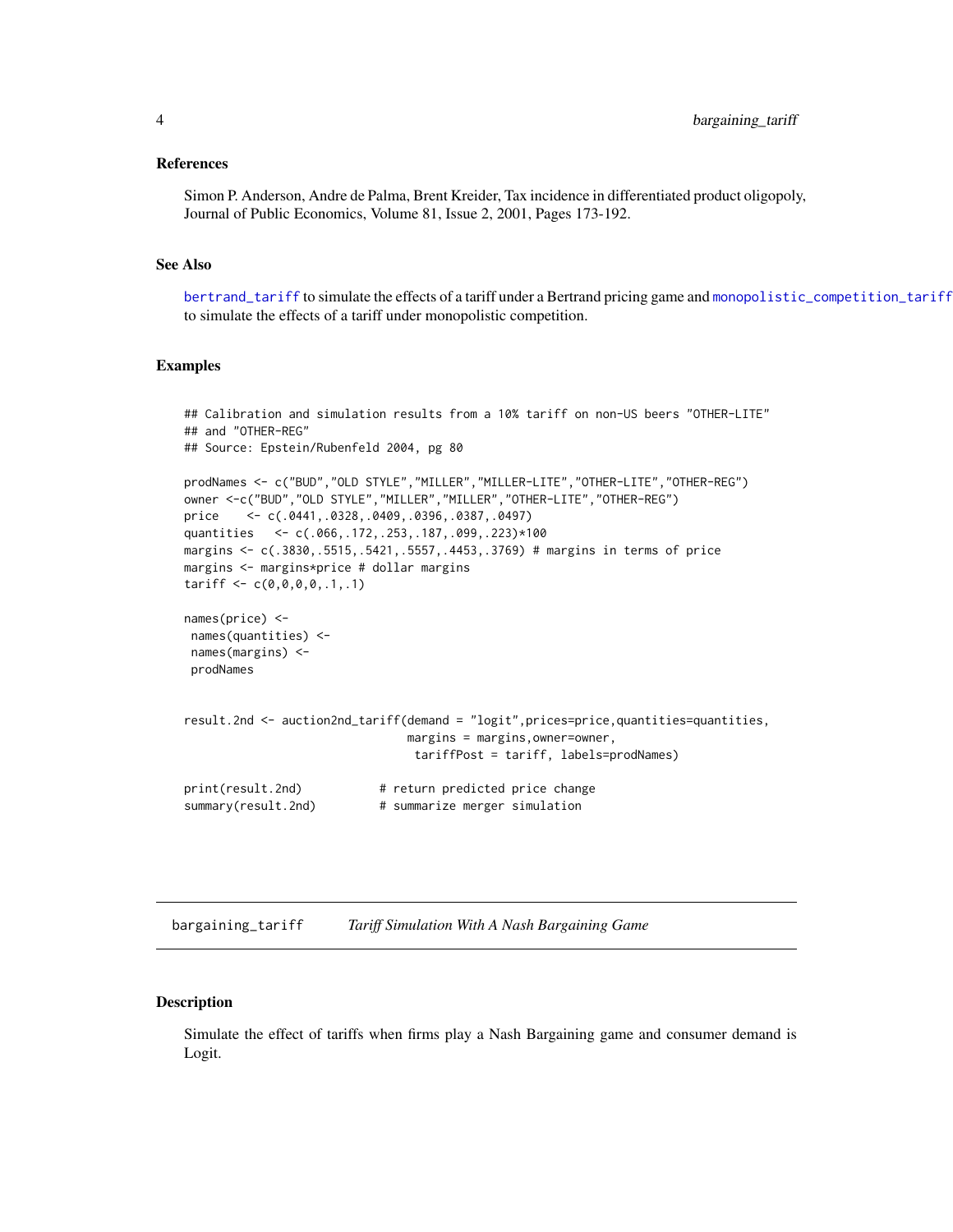# bargaining\_tariff 5

# Usage

```
bargaining_tariff(
 demand = c("logit"),
 prices,
 shares,
 margins,
 owner = NULL,
 mktElast = NA_real_,
 insideSize = NA_real_,
 diversions,
  tariffPre = rep(0, length(shares)),tariffPost = rep(0, length(shares)),
 bargpowerPre = rep(0.5, length(prices)),
 bargpowerPost = bargpowerPre,
 normIndex = ifelse(isTRUE(all.equal(sum(shares), 1, check.names = FALSE)), 1, NA),
 priceOutside = ifelse(demand == "logit", 0, 1),
 priceStart,
 control.slopes,
 control.equ,
 labels = paste("Prod", 1:length(shares), sep = ""),
  ...
)
```

| demand     | A character vector indicating which demand system to use. Currently allows<br>logit (default).                                                                                                            |
|------------|-----------------------------------------------------------------------------------------------------------------------------------------------------------------------------------------------------------|
| prices     | A length k vector product prices.                                                                                                                                                                         |
| shares     | A length k vector of product shares. Values must be between 0 and 1.                                                                                                                                      |
| margins    | A length k vector of product margins. All margins must be in levels (not w.r.t to<br>price), or NA.                                                                                                       |
| owner      | EITHER a vector of length k whose values indicate which firm produced a prod-<br>uct before the tariff OR a k x k matrix of pre-merger ownership shares.                                                  |
| mktElast   | A negative number equal to the industry pre-merger price elasticity. Default is<br>$NA$ .                                                                                                                 |
| insideSize | An integer equal to total pre-merger units sold. If shares sum to one, this also<br>equals the size of the market.                                                                                        |
| diversions | A k x k matrix of diversion ratios with diagonal elements equal to -1. Default is<br>missing, in which case diversion according to revenue share is assumed.                                              |
| tariffPre  | A vector of length k where each element equals the current ad valorem tariff<br>(expressed as a proportion of the consumer price) imposed on each product.<br>Default is 0, which assumes no tariff.      |
| tariffPost | A vector of length k where each element equals the new <i>ad valorem</i> tariff (ex-<br>pressed as a proportion of the consumer price) imposed on each product. Default<br>is 0, which assumes no tariff. |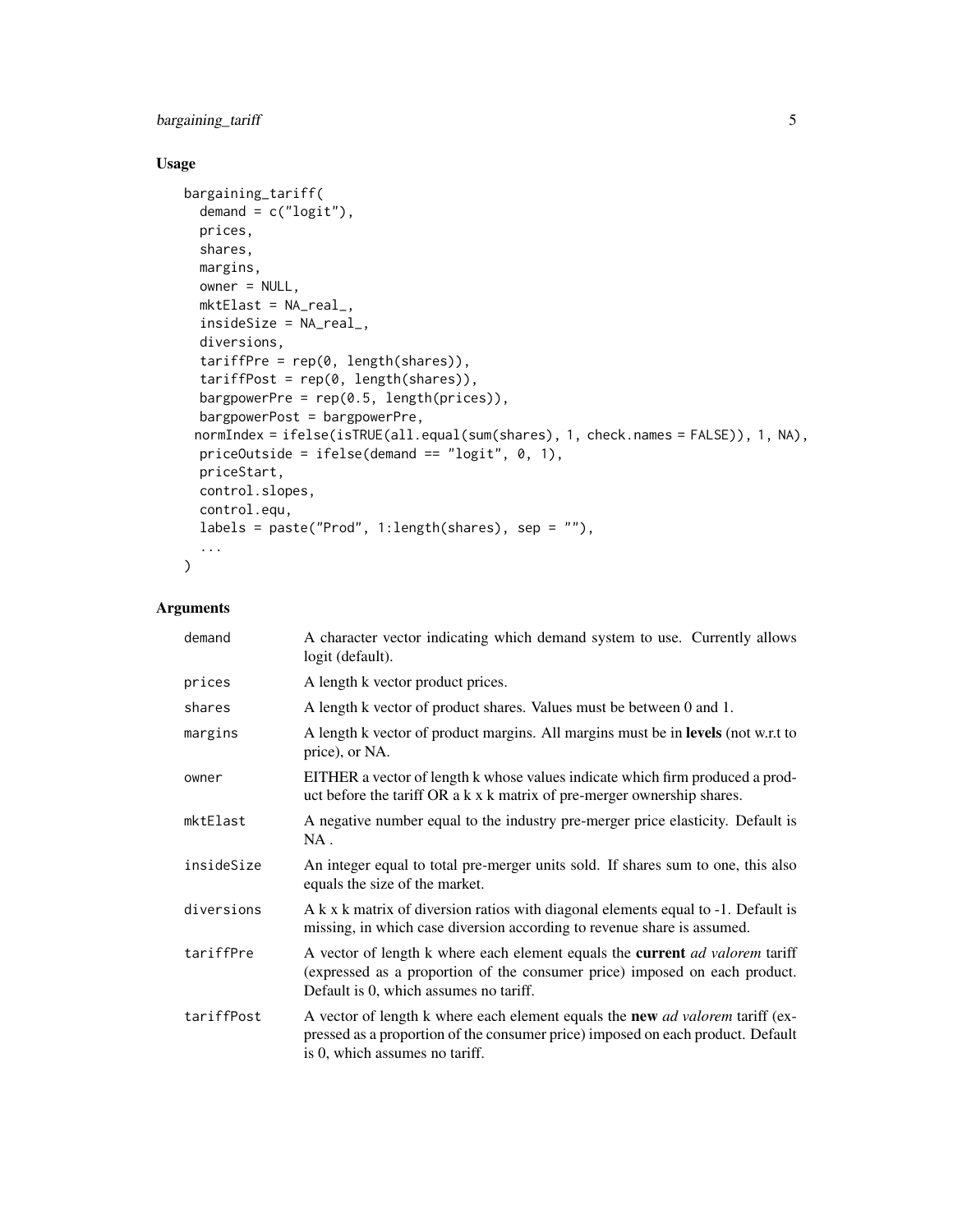<span id="page-5-0"></span>

| bargpowerPre   | A length k vector of pre-tariff bargaining power parameters. Values must be<br>between 0 (sellers have the power) and 1 (buyers the power). NA values are al-<br>lowed, though must be calibrated from additional margin and share data. Default<br>is $0.5$ .          |
|----------------|-------------------------------------------------------------------------------------------------------------------------------------------------------------------------------------------------------------------------------------------------------------------------|
| bargpowerPost  | A length k vector of post-tariff bargaining power parameters. Values must be<br>between 0 (sellers have the power) and 1 (buyers the power). NA values are al-<br>lowed, though must be calibrated from additional margin and share data. Default<br>is 'bargpowerPre'. |
| normIndex      | An integer equalling the index (position) of the inside product whose mean val-<br>uation will be normalized to 1. Default is 1, unless 'shares' sum to less than 1,<br>in which case the default is NA and an outside good is assumed to exist.                        |
| priceOutside   | price of the outside good. Equals 0 for logit and 1 for ces. Not used for aids.                                                                                                                                                                                         |
| priceStart     | For aids, a vector of length k who elements equal to an initial guess of the<br>proportional change in price caused by the merger. The default is to draw k<br>random elements from a [0,1] uniform distribution. For ces and logit, the default<br>is prices.          |
| control.slopes | A list of optim control parameters passed to the calibration routine optimizer<br>(typically the calcSlopes method).                                                                                                                                                    |
| control.equ    | A list of BBsolve control parameters passed to the non-linear equation solver<br>(typically the calcPrices method).                                                                                                                                                     |
| labels         | A k-length vector of labels.                                                                                                                                                                                                                                            |
| .              | Additional options to feed to the BBsolve optimizer used to solve for equilib-<br>rium prices.                                                                                                                                                                          |

Let k denote the number of products produced by all firms. Using price, and quantity, information for all products in each market, as well as margin information for at least one products in each market, bargaining\_tariff is able to recover the slopes and intercepts of a Logit demand system. These parameters are then used to simulate the price effects of an *ad valorem* tariff under the assumption that the firms are playing a Nash Bargaining game.

#### Value

bargaining\_tariff returns an instance of class [TariffBargainingLogit](#page-23-1)

#### References

Simon P. Anderson, Andre de Palma, Brent Kreider, Tax incidence in differentiated product oligopoly, Journal of Public Economics, Volume 81, Issue 2, 2001, Pages 173-192.

#### See Also

[bertrand\\_tariff](#page-8-1) to simulate the effects of a tariff under a Bertrand pricing game and [monopolistic\\_competition\\_tariff](#page-16-1) to simulate the effects of a tariff under monopolistic competition.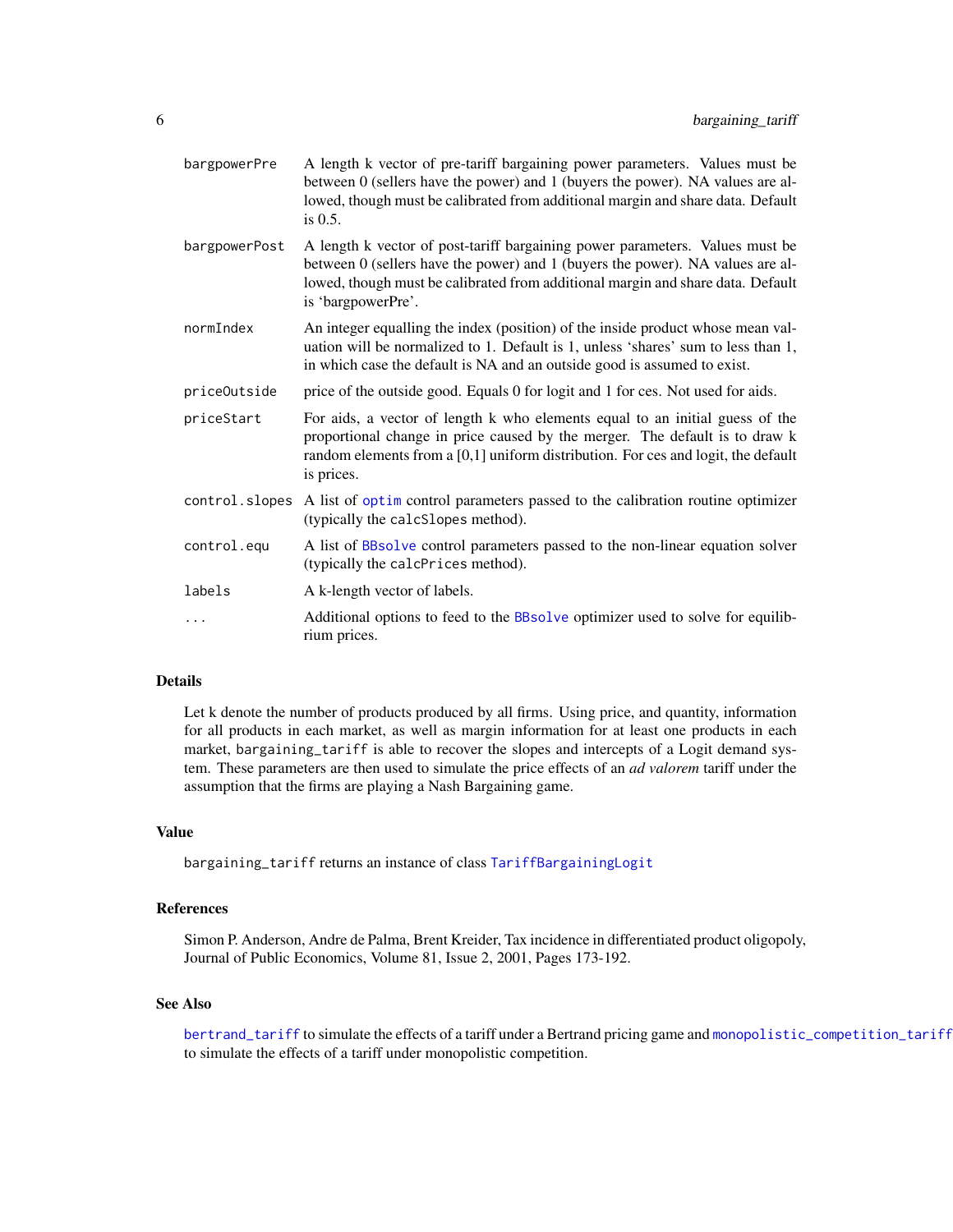### <span id="page-6-0"></span>bertrand\_quota 7

#### Examples

```
## Calibration and simulation results from a 10% tariff on non-US beers "OTHER-LITE"
## and "OTHER-REG"
## Source: Epstein/Rubenfeld 2004, pg 80
prodNames <- c("BUD","OLD STYLE","MILLER","MILLER-LITE","OTHER-LITE","OTHER-REG")
owner <-c("BUD","OLD STYLE","MILLER","MILLER","OTHER-LITE","OTHER-REG")
price <- c(.0441,.0328,.0409,.0396,.0387,.0497)
shares <- c(.066,.172,.253,.187,.099,.223)
margins <- c(.3830,.5515,.5421,.5557,.4453,.3769) # margins in terms of price
tariff < c(0,0,0,0,1,.1)names(price) <-
names(shares) <-
names(margins) <-
prodNames
result.barg <- bargaining_tariff(demand = "logit",prices=price,shares=shares,
                               margins = margins,owner=owner,
                                tariffPost = tariff, labels=prodNames)
print(result.barg) # return predicted price change
summary(result.barg) # summarize merger simulation
```

| bertrand_quota | quota Simulation With A Bertrand Pricing Game |  |  |
|----------------|-----------------------------------------------|--|--|
|----------------|-----------------------------------------------|--|--|

#### **Description**

Simulate the effect of quotas when firms play a Bertrand pricing game and consumer demand is either Logit, CES, or AIDS

#### Usage

```
bertrand_quota(
  demand = c("logit"),
  prices,
  quantities,
  margins,
  owner = NULL,
  mktElast = NA_real_,
  diversions,
  quotaPre = rep(Inf, length(quantities)),
  quotaPost,
  priceOutside = ifelse(demand == "logit", 0, 1),
```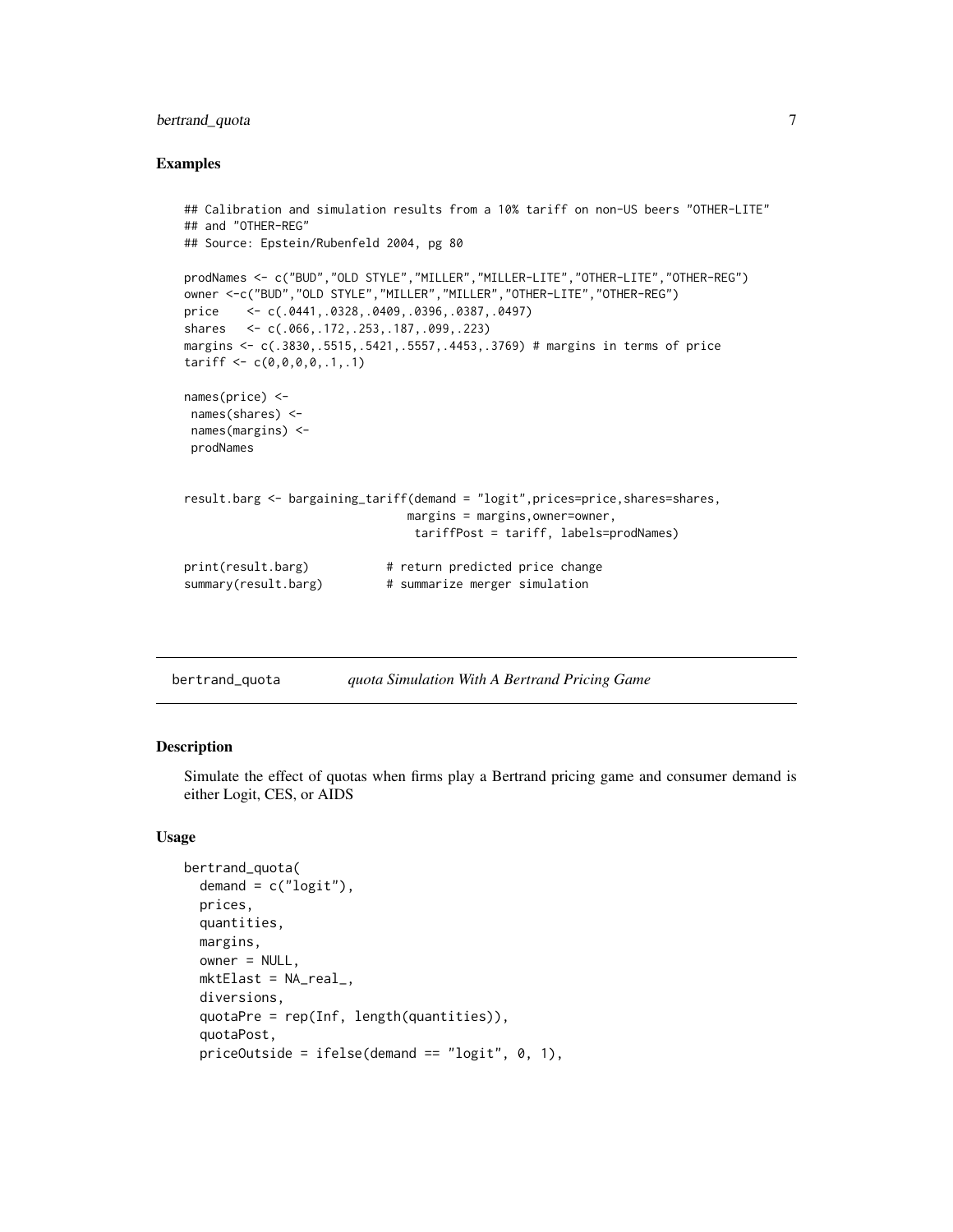```
priceStart,
  isMax = FALSE,parmStart,
  control.slopes,
  control.equ,
  labels = paste("Prod", 1:length(quantities), sep = ""),
  ...
\overline{)}
```

| demand         | A character vector indicating which demand system to use. Currently allows<br>logit (default), ces, or aids.                                                                                                                                                   |
|----------------|----------------------------------------------------------------------------------------------------------------------------------------------------------------------------------------------------------------------------------------------------------------|
| prices         | A length k vector product prices. Default is missing, in which case demand<br>intercepts are not calibrated.                                                                                                                                                   |
| quantities     | A length k vector of product quantities.                                                                                                                                                                                                                       |
| margins        | A length k vector of product margins. All margins must be either be between 0<br>and 1, or NA.                                                                                                                                                                 |
| owner          | EITHER a vector of length k whose values indicate which firm produced a prod-<br>uct before the merger OR a k x k matrix of pre-merger ownership shares.                                                                                                       |
| mktElast       | A negative number equal to the industry pre-merger price elasticity. Default is<br>NA.                                                                                                                                                                         |
| diversions     | A k x k matrix of diversion ratios with diagonal elements equal to -1. Default is<br>missing, in which case diversion according to revenue share is assumed.                                                                                                   |
| quotaPre       | A vector of length k where each element equals the current quota (expressed as<br>a proportion of pre-merger quantities) imposed on each product. Default is Inf,<br>which assumes no quota.                                                                   |
| quotaPost      | A vector of length k where each element equals the new quota (expressed as a<br>proportion of pre-merger quantities) imposed on each product. Default is Inf,<br>which assumes no quota.                                                                       |
| priceOutside   | price of the outside good. Equals 0 for logit and 1 for ces. Not used for aids.                                                                                                                                                                                |
| priceStart     | For aids, a vector of length k who elements equal to an initial guess of the<br>proportional change in price caused by the merger. The default is to draw k<br>random elements from a [0,1] uniform distribution. For ces and logit, the default<br>is prices. |
| isMax          | If TRUE, checks to see whether computed price equilibrium locally maximizes<br>firm profits and returns a warning if not. Default is FALSE.                                                                                                                    |
| parmStart      | aids only. A vector of length 2 who elements equal to an initial guess for<br>"known" element of the diagonal of the demand matrix and the market elasticity.                                                                                                  |
| control.slopes | A list of optim control parameters passed to the calibration routine optimizer<br>(typically the calcSlopes method).                                                                                                                                           |
| control.equ    | A list of BBsolve control parameters passed to the non-linear equation solver<br>(typically the calcPrices method).                                                                                                                                            |
| labels         | A k-length vector of labels.                                                                                                                                                                                                                                   |
| $\cdots$       | Additional options to feed to the BBsolve optimizer used to solve for equilib-<br>rium prices.                                                                                                                                                                 |

<span id="page-7-0"></span>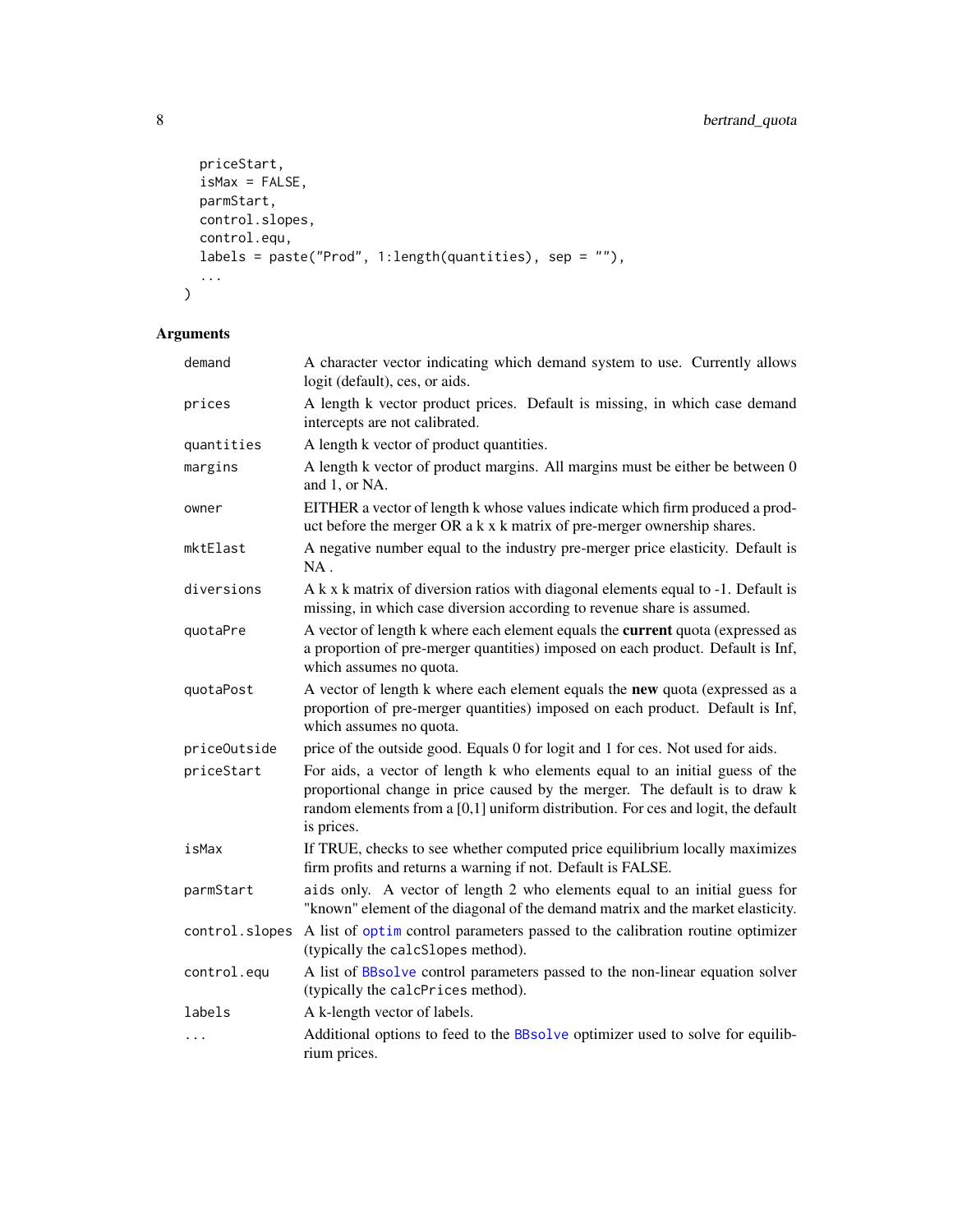<span id="page-8-0"></span>Let k denote the number of products produced by all firms. Using price, and quantity, information for all products in each market, as well as margin information for at least one products in each market, bertrand\_quota is able to recover the slopes and intercepts of the Logit, demand system. These parameters are then used to simulate the price effects of a quota under the assumption that the firms are playing a simultaneous price setting game.

#### Value

bertrand\_quota returns an instance of class [QuotaLogit](#page-18-1).

#### References

Simon P. Anderson, Andre de Palma, Brent Kreider, Tax incidence in differentiated product oligopoly, Journal of Public Economics, Volume 81, Issue 2, 2001, Pages 173-192.

#### Examples

```
## Calibration and simulation results from a 80% quota on non-US beers "OTHER-LITE"
## and "OTHER-REG"
## Source: Epstein/Rubenfeld 2004, pg 80
prodNames <- c("BUD","OLD STYLE","MILLER","MILLER-LITE","OTHER-LITE","OTHER-REG")
owner <-c("BUD","OLD STYLE","MILLER","MILLER","OTHER-LITE","OTHER-REG")
price <- c(.0441,.0328,.0409,.0396,.0387,.0497)
quantities <- c(.066,.172,.253,.187,.099,.223)*100
margins <- c(.3830,.5515,.5421,.5557,.4453,.3769)
quota <- c(Inf,Inf,Inf,Inf,.8,.8)
names(price) <-
names(quantities) <-
names(margins) <-
prodNames
result.logit <- bertrand_quota(demand = "logit",prices=price,quantities=quantities,
                      margins = margins,owner=owner, quotaPost = quota, labels=prodNames)
print(result.logit) # return predicted price change
summary(result.logit) # summarize merger simulation
```
<span id="page-8-1"></span>bertrand\_tariff *Tariff Simulation With A Bertrand Pricing Game*

#### **Description**

Simulate the effect of tariffs when firms play a Bertrand pricing game and consumer demand is either Logit, CES, or AIDS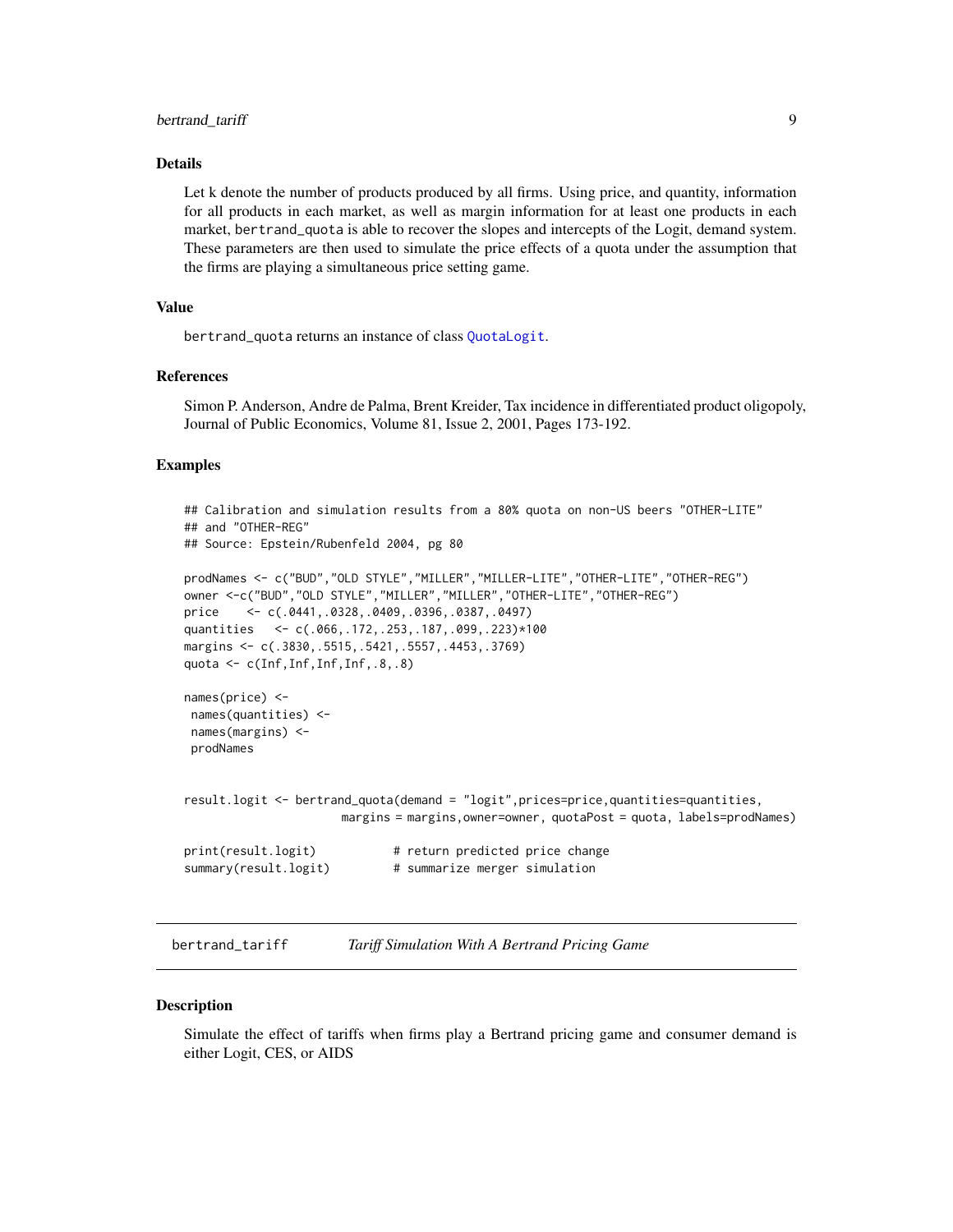# Usage

```
bertrand_tariff(
 demand = c("logit", "ces", "aids"),
 prices,
 quantities,
 margins,
 owner = NULL,
 mktElast = NA_real_,
 diversions,
 tariffPre = rep(0, length(quantities)),
  tariffPost = rep(0, length(quantities)),
 priceOutside = ifelse(demand == "logit", 0, 1),
 priceStart,
 isMax = FALSE,
 parmStart,
 control.slopes,
 control.equ,
 labels = paste("Prod", 1:length(quantities), sep = ""),
  ...
```

```
\mathcal{L}
```

| demand       | A character vector indicating which demand system to use. Currently allows<br>logit (default), ces, or aids.                                                                                                |
|--------------|-------------------------------------------------------------------------------------------------------------------------------------------------------------------------------------------------------------|
| prices       | A length k vector product prices. Default is missing, in which case demand<br>intercepts are not calibrated.                                                                                                |
| quantities   | A length k vector of product quantities.                                                                                                                                                                    |
| margins      | A length k vector of product margins. All margins must be either be between 0<br>and 1, or NA.                                                                                                              |
| owner        | EITHER a vector of length k whose values indicate which firm produced a prod-<br>uct before the tariff OR a k x k matrix of pre-merger ownership shares.                                                    |
| mktElast     | A negative number equal to the industry pre-merger price elasticity. Default is<br>$NA$ .                                                                                                                   |
| diversions   | A k x k matrix of diversion ratios with diagonal elements equal to -1. Default is<br>missing, in which case diversion according to revenue share is assumed.                                                |
| tariffPre    | A vector of length k where each element equals the current <i>ad valorem</i> tariff<br>(expressed as a proportion of the consumer price) imposed on each product.<br>Default is 0, which assumes no tariff. |
| tariffPost   | A vector of length k where each element equals the new <i>ad valorem</i> tariff (ex-<br>pressed as a proportion of the consumer price) imposed on each product. Default<br>is 0, which assumes no tariff.   |
| priceOutside | price of the outside good. Equals 0 for logit and 1 for ces. Not used for aids.                                                                                                                             |
| priceStart   | For aids, a vector of length k who elements equal to an initial guess of the<br>proportional change in price caused by the merger. The default is to draw k                                                 |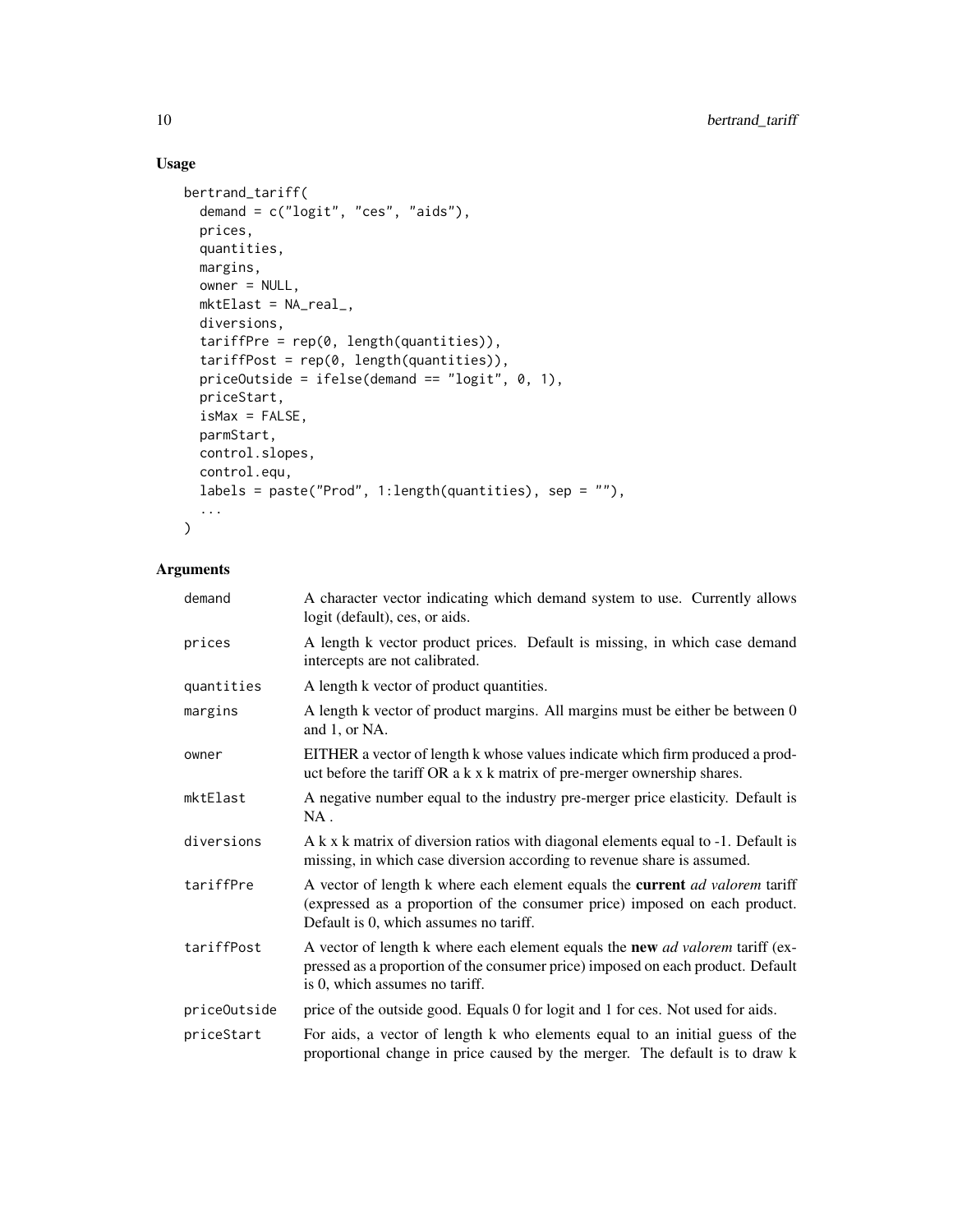<span id="page-10-0"></span>

|                | random elements from a $[0,1]$ uniform distribution. For ces and logit, the default<br>is prices.                                                                    |
|----------------|----------------------------------------------------------------------------------------------------------------------------------------------------------------------|
| isMax          | If TRUE, checks to see whether computed price equilibrium locally maximizes<br>firm profits and returns a warning if not. Default is FALSE.                          |
| parmStart      | aids only. A vector of length 2 whose elements equal to an initial guess for each<br>"known" element of the diagonal of the demand matrix and the market elasticity. |
| control.slopes | A list of optim control parameters passed to the calibration routine optimizer<br>(typically the calcSlopes method).                                                 |
| control.equ    | A list of BBsolve control parameters passed to the non-linear equation solver<br>(typically the calcPrices method).                                                  |
| labels         | A k-length vector of labels.                                                                                                                                         |
| $\cdots$       | Additional options to feed to the BBsolve optimizer used to solve for equilib-<br>rium prices.                                                                       |

Let k denote the number of products produced by all firms. Using price, and quantity, information for all products in each market, as well as margin information for at least one products in each market, bertrand\_tariff is able to recover the slopes and intercepts of either a Logit, CES, or AIDS demand system. These parameters are then used to simulate the price effects of an *ad valorem* tariff under the assumption that the firms are playing a simultaneous price setting game.

#### Value

bertrand\_tariff returns an instance of class [TariffLogit](#page-23-1), [TariffCES](#page-23-1), or [TariffAIDS](#page-23-1), depending upon the value of the "demand" argument.

#### References

Simon P. Anderson, Andre de Palma, Brent Kreider, Tax incidence in differentiated product oligopoly, Journal of Public Economics, Volume 81, Issue 2, 2001, Pages 173-192.

#### See Also

[monopolistic\\_competition\\_tariff](#page-16-1) to simulate the effects of a tariff under monopolistic competition.

#### Examples

```
## Calibration and simulation results from a 10% tariff on non-US beers "OTHER-LITE"
## and "OTHER-REG"
## Source: Epstein/Rubenfeld 2004, pg 80
prodNames <- c("BUD","OLD STYLE","MILLER","MILLER-LITE","OTHER-LITE","OTHER-REG")
owner <-c("BUD","OLD STYLE","MILLER","MILLER","OTHER-LITE","OTHER-REG")
price <- c(.0441,.0328,.0409,.0396,.0387,.0497)
quantities <- c(.066,.172,.253,.187,.099,.223)*100
margins <- c(.3830,.5515,.5421,.5557,.4453,.3769)
```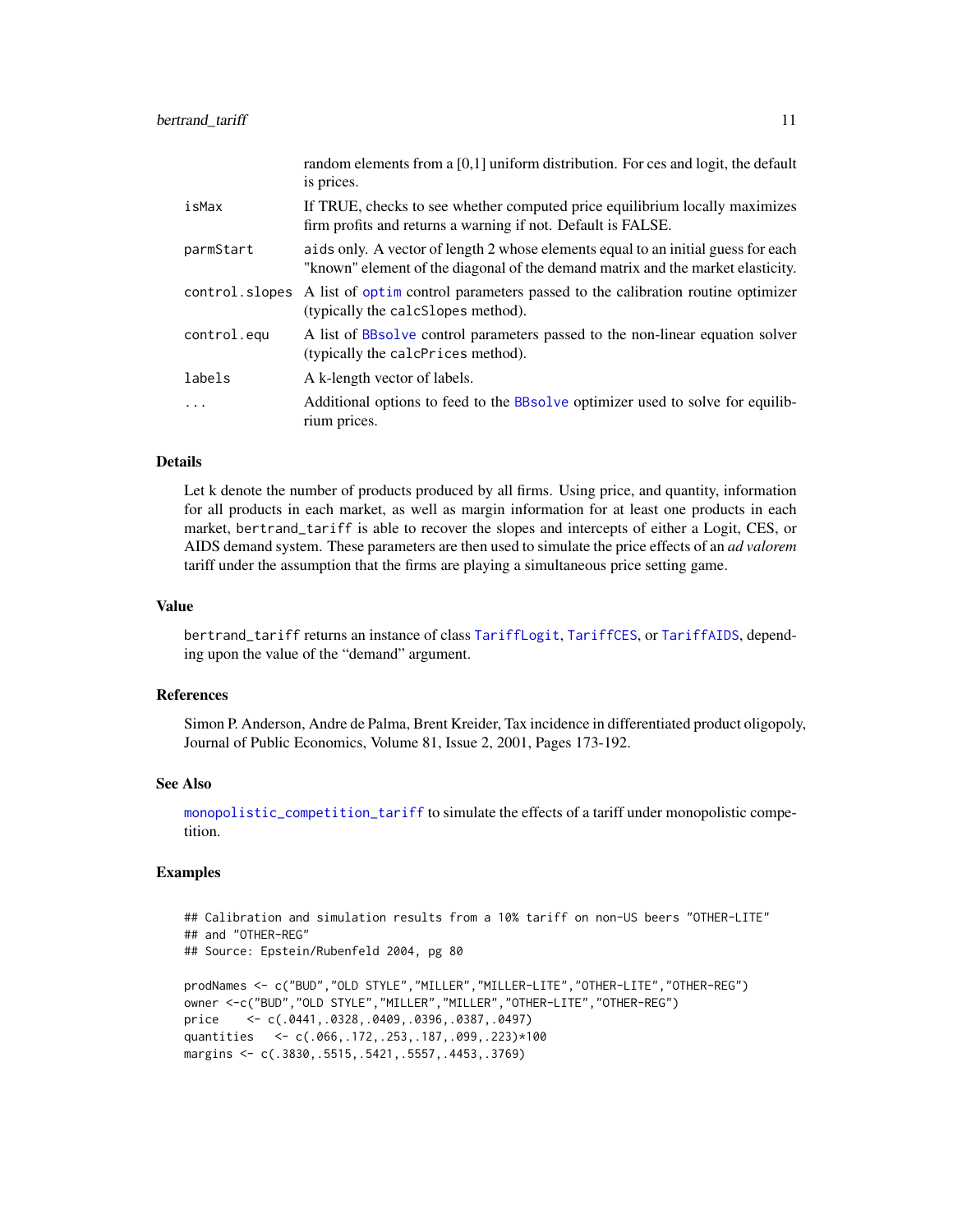```
tariff < -c(0,0,0,0,1,1)names(price) <-
names(quantities) <-
names(margins) <-
prodNames
result.logit <- bertrand_tariff(demand = "logit",prices=price,quantities=quantities,
                              margins = margins,owner=owner,
                               tariffPost = tariff, labels=prodNames)
print(result.logit) # return predicted price change
summary(result.logit) # summarize merger simulation
```
cournot\_tariff *Tariff Simulation With A Cournot Quantity Setting Game*

#### Description

Simulate the effect of tariffs when firms play a cournot quantity setting game and consumer demand is either linear or log-linear

#### Usage

```
cournot_tariff(
  prices,
 quantities,
 margins = matrix(NA_real_, nrow(quantities), ncol(quantities)),
  demand = rep("linear", length(prices)),
  cost = rep("linear", nrow(quantities)),
  tariffPre = matrix(0, nrow = nrow(quantities), ncol = ncol(quantities)),tariffPost = tariffPre,
 mcfunPre = list(),
 mcfunPost = mcfunPre,
  vcfunPre = list(),
  vcfunPost = vcfunPre,
  capacitiesPre = rep(Inf, nrow(quantities)),
  capacitiesPost = capacitiesPre,
  productsPre = !is.na(quantities),
 productsPost = productsPre,
  owner = NULL,
 mktElast = rep(NA_real_, length(prices)),
  quantityStart = as.vector(quantities),
  control.slopes,
  control.equ,
  labels,
```
<span id="page-11-0"></span>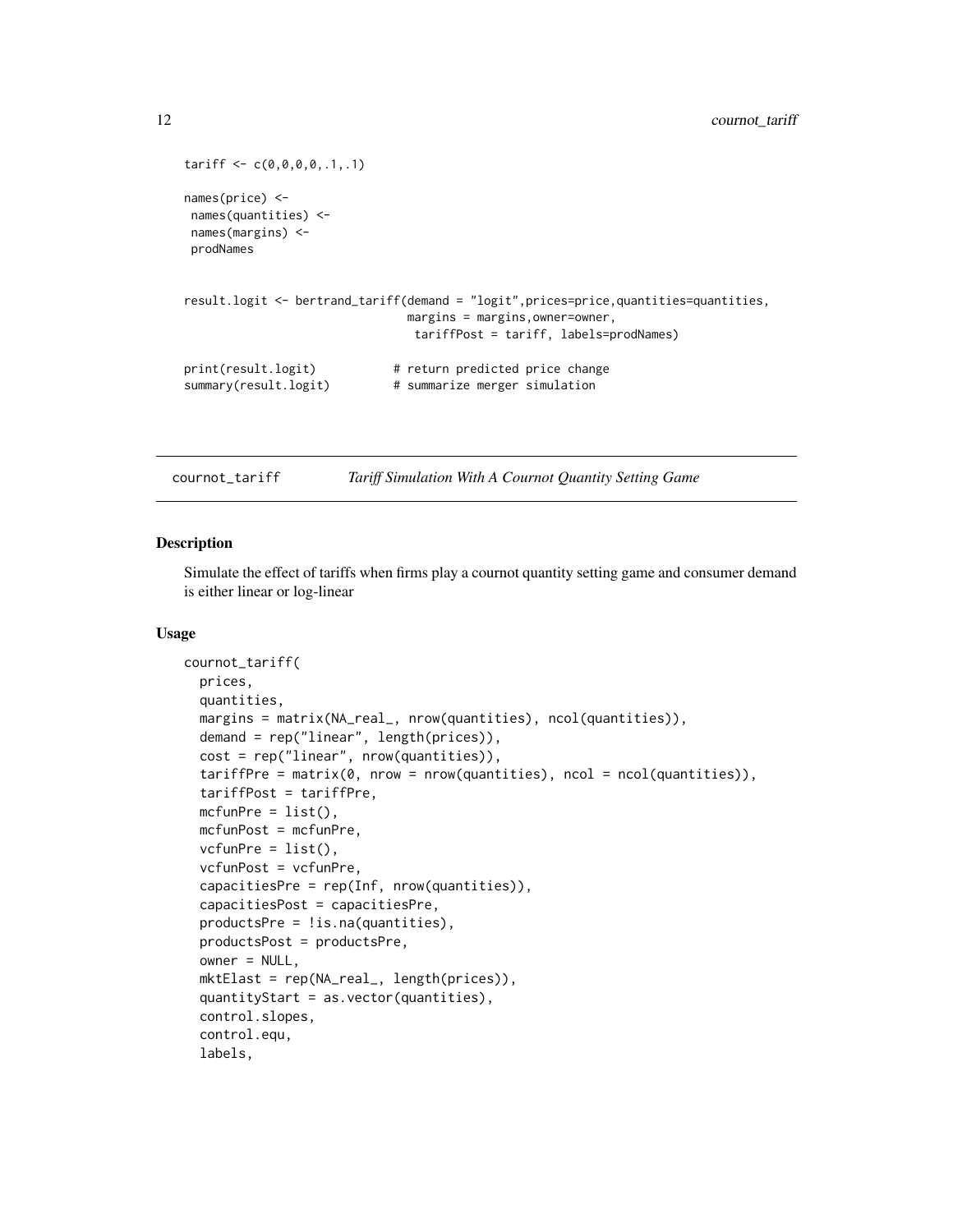... )

| prices         | A length k vector product prices.                                                                                                                                                                                                                                                            |
|----------------|----------------------------------------------------------------------------------------------------------------------------------------------------------------------------------------------------------------------------------------------------------------------------------------------|
| quantities     | An n x k matrix of product quantities. All quantities must either be positive, or<br>if the product is not produced by a plant, NA                                                                                                                                                           |
| margins        | An n x k matrix of product margins. All margins must be either be between 0<br>and 1, or NA.                                                                                                                                                                                                 |
| demand         | A length k character vector equal to "linear" if a product's demand curve is<br>assumed to be linear or "log" if a product's demand curve is assumed to be log-<br>linear.                                                                                                                   |
| cost           | A length k character vector equal to "linear" if a plant's marginal cost curve is<br>assumed to be linear or "constant" if a plant's marginal curve is assumed to be<br>constant. Returns an error if a multi-plant firm with constant marginal costs does<br>not have capacity constraints. |
| tariffPre      | An n x k matrix where each element equals the current <i>ad valorem</i> tariff (ex-<br>pressed as a proportion of consumer price) imposed on each product. Default is<br>0, which assumes no tariff.                                                                                         |
| tariffPost     | An n x k matrix where each element equals the new <i>ad valorem</i> tariff (expressed<br>as a proportion of consumer price) imposed on each product. Default is 0, which<br>assumes no tariff.                                                                                               |
| mcfunPre       | a length n list of functions that calculate a plant's marginal cost under the current<br>tariff structure. If empty (the default), assumes quadratic costs.                                                                                                                                  |
| mcfunPost      | a length n list of functions that calculate a plant's marginal cost under the new<br>tariff structure. If empty (the default), assumes quadratic costs.                                                                                                                                      |
| vcfunPre       | a length n list of functions that calculate a plant's variable cost under the current<br>tariff structure. If empty (the default), assumes quadratic costs.                                                                                                                                  |
| vcfunPost      | a length n list of functions that calculate a plant's variable cost under the new<br>tariff structure. If empty (the default), assumes quadratic costs.                                                                                                                                      |
| capacitiesPre  | A length n numeric vector of plant capacities under the current tariff regime.<br>Default is Inf.                                                                                                                                                                                            |
| capacitiesPost | A length n numeric vector of plant capacities under the new tariff regime. De-<br>fault is Inf.                                                                                                                                                                                              |
| productsPre    | An n x k matrix that equals TRUE if under the current tariff regime, a plant<br>produces a product. Default is TRUE if 'quantities' is not NA.                                                                                                                                               |
| productsPost   | An n x k matrix that equals TRUE if under the new tariff regime, a plant pro-<br>duces a product. Default equals 'productsPre'.                                                                                                                                                              |
| owner          | EITHER a vector of length n whose values indicate which plants are commonly<br>owned OR an n x n matrix of ownership shares.                                                                                                                                                                 |
| mktElast       | A length k vector of product elasticities. Default is a length k vector of NAs                                                                                                                                                                                                               |
| quantityStart  | A length k vector of quantities used as the initial guess in the nonlinear equation<br>solver. Default is 'quantities'.                                                                                                                                                                      |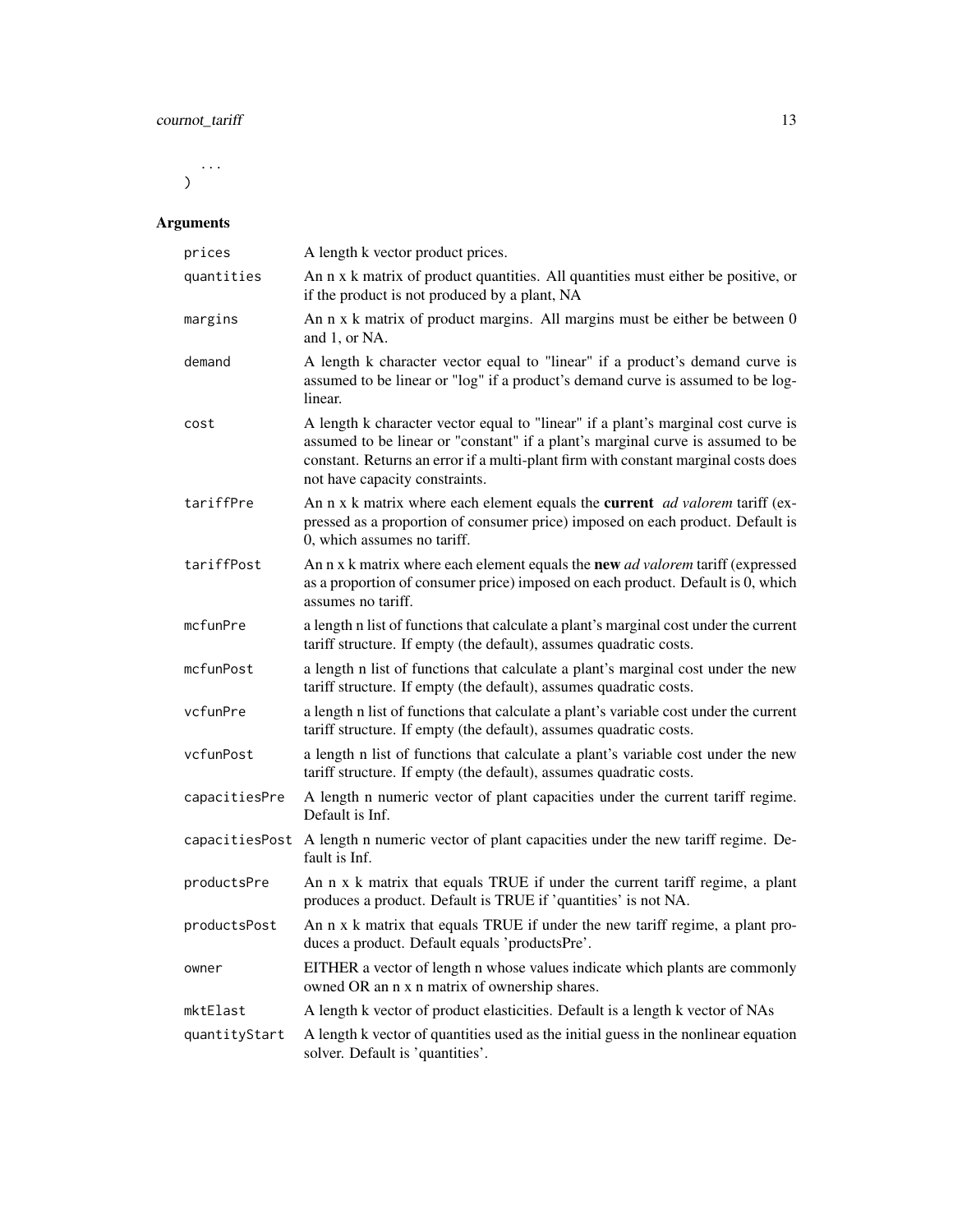<span id="page-13-0"></span>

|             | control. slopes A list of optim control parameters passed to the calibration routine optimizer<br>(typically the calcSlopes method). |
|-------------|--------------------------------------------------------------------------------------------------------------------------------------|
| control.equ | A list of BBsolve control parameters passed to the non-linear equation solver<br>(typically the calcPrices method).                  |
| labels      | A k-length vector of labels.                                                                                                         |
| $\ddots$    | Additional options to feed to the BBsolve optimizer used to solve for equilib-<br>rium quantities.                                   |

Let k denote the number of products and n denote the number of plants. Using price, and quantity, information for all products in each market, as well as margin information for at least one products in each market, cournot\_tariff is able to recover the slopes and intercepts of either a Linear or Log-linear demand system. These parameters are then used to simulate the price effects of a tariff under the assumption that the firms are playing a homogeneous products simultaneous quantity setting game.

#### Value

cournot\_tariff returns an instance of class [Cournot](#page-0-0) from package **antitrust**, depending upon the value of the "demand" argument.

#### References

Simon P. Anderson, Andre de Palma, Brent Kreider, The efficiency of indirect taxes under imperfect competition, Journal of Public Economics, Volume 81, Issue 2, 2001,Pages 231-251.

#### Examples

```
## Simulate the effect of a 75% ad valorem tariff in a
## 5-firm, single-product market with linear demand and quadratic costs
## Firm 1 is assumed to be foreign, and so subject to a tariff
```

```
n <- 5 #number of firms in market
cap \le - rnorm(n, mean = .5, sd = .1)
int < -10slope <--.25tariffPre <- tariffPost <- rep(0, n)
tariffPost[1] <- .75
```

```
B.pre.c = matrix(slope,nrow=n,ncol=n)
diag(B.pre.c) = 2* diag(B.pre.c) - 1/cap
quantity.pre.c = rowSums(solve(B.pre.c) * -int)
price.pre.c = int + slope * sum(quantity.pre.c)
mc.pre.c = quantity.pre.c/cap
vc.pre.c = quantity.pre.c^2/(2*cap)margin.pre.c = 1 - mc.pre.c/price.pre.c
```
#prep inputs for Cournot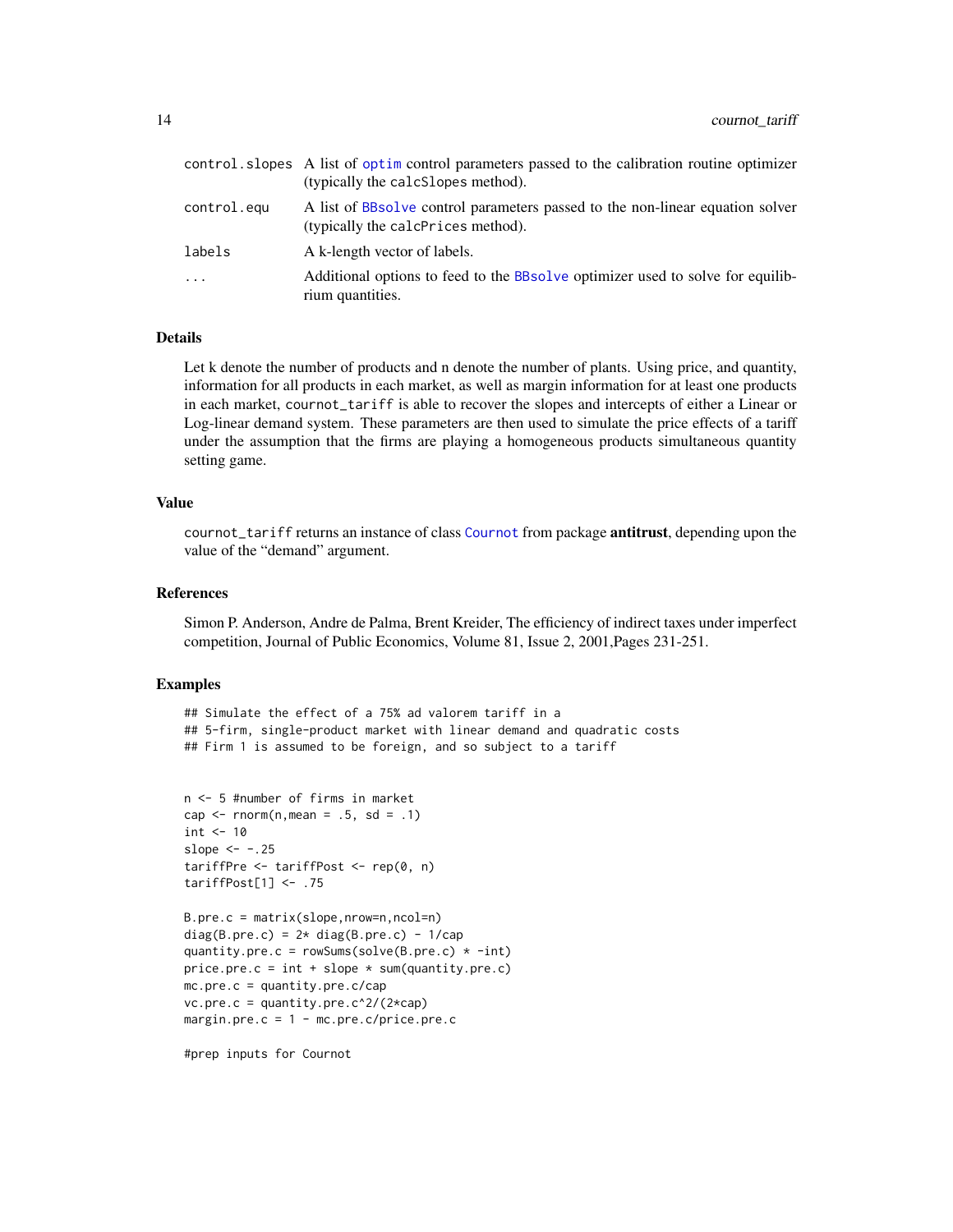```
owner.pre <- diag(n)
```

```
result.c <- cournot_tariff(prices = price.pre.c,quantities = as.matrix(quantity.pre.c),
                  margins=as.matrix(margin.pre.c),
                  owner=owner.pre,
                   tariffPre = as.matrix(tariffPre),
                   tariffPost = as.matrix(tariffPost))
summary(result.c, market = TRUE) # summarize tariff (high-level)
summary(result.c, market = FALSE) # summarize tariff (detailed)
```
defineMarketTools-methods

*Methods For Implementing The Hypothetical Monopolist Test*

#### <span id="page-14-1"></span>Description

An adaptation of the Hypothetical Monopolist Test described in the 2010 Horizontal Merger Guidelines for use in non-merger settings.

[HypoMonTest](#page-14-1) implements the Hypothetical Monopolist Test for a given 'ssnip'. '...' may be used to pass arguments to the optimizer.

#### Usage

## S4 method for signature 'TariffBertrand' HypoMonTest(object, prodIndex, ssnip = 0.05, ...)

```
## S4 method for signature 'TariffCournot'
HypoMonTest(object, plantIndex, prodIndex, ssnip = 0.05, ...)
```

| object     | An instance of one of the classes listed above.                                                                                                           |
|------------|-----------------------------------------------------------------------------------------------------------------------------------------------------------|
| prodIndex  | A vector of product indices that are to be placed under the control of the Hypo-<br>thetical Monopolist.                                                  |
| ssnip      | A number between 0 and 1 that equals the threshold for a "Small but Significant"<br>and Non-transitory Increase in Price" (SSNIP). Default is .05, or 5%. |
| $\ddots$ . | Pass options to the optimizer used to solve for equilibrium prices.                                                                                       |
| plantIndex | A vector of plant indices that are to be placed under the control of the Hypothet-<br>ical Monopolist (Cournot).                                          |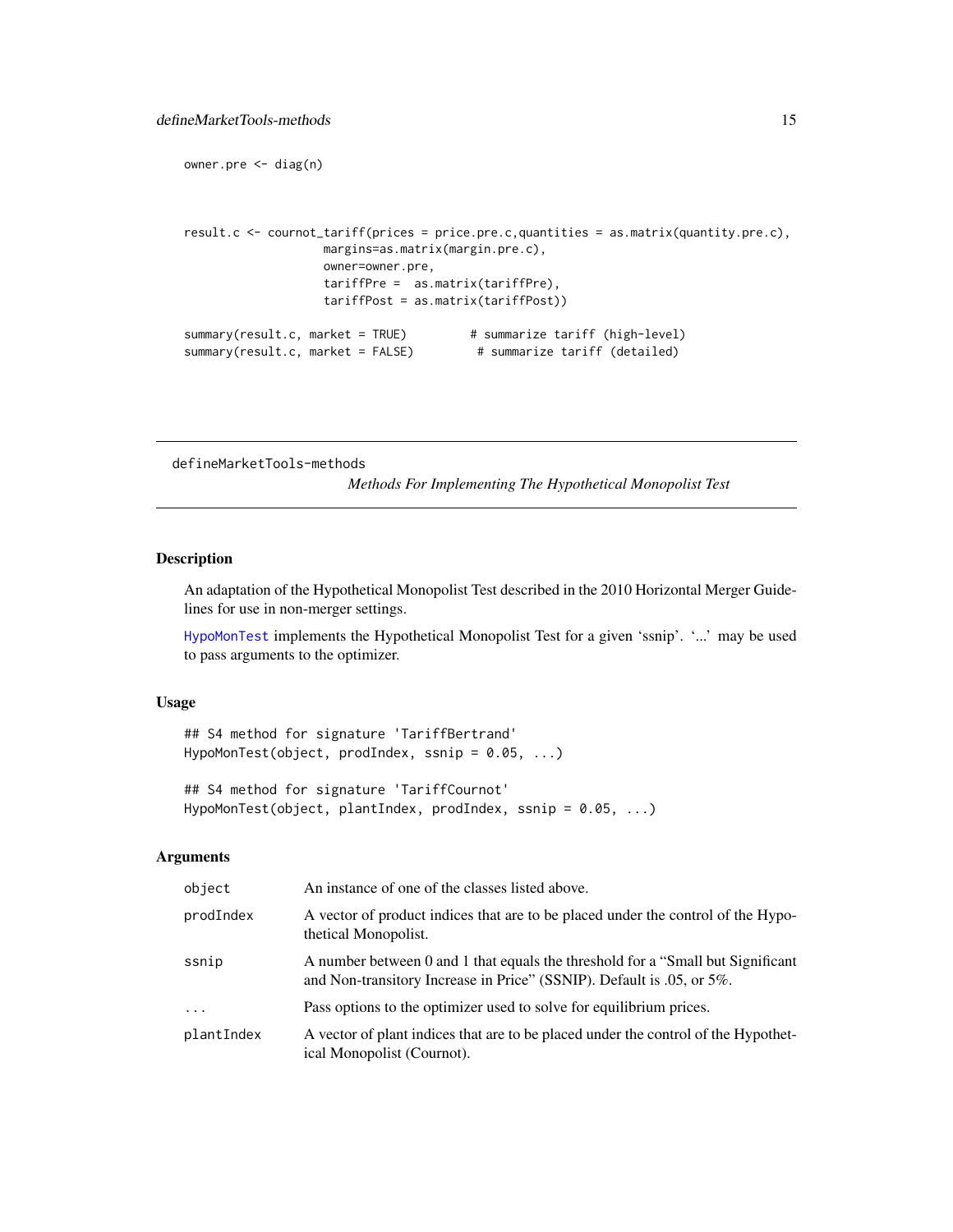<span id="page-15-0"></span>HypoMonTest is an implementation of the Hypothetical Monopolist Test on the products indexed by 'prodIndex' for a 'ssnip'. The Hypothetical Monopolist Test determines whether a profitmaximizing Hypothetical Monopolist who controls the products indexed by 'prodIndex' would increase the price of at least one of the products in 'prodIndex' by a small, significant, and nontransitory amount (i.e. impose a SSNIP). The main difference between this implementation and [antitrust::HypoMonTest\(\)](#page-0-0) is this implementation does not check to see if 'prodIndex' contains a merging party's product.

#### Value

HypoMonTest returns TRUE if a profit-maximizing Hypothetical Monopolist who controls the products indexed by 'prodIndex' would increase the price of at least one of the products in 'prodIndex' by a 'ssnip', and FALSE otherwise.

#### References

U.S. Department of Justice and Federal Trade Commission, *Horizontal Merger Guidelines*. Washington DC: U.S. Department of Justice, 2010. https://www.justice.gov/atr/horizontal-merger-guidelines-081920 (accessed July 29, 2011).

initialize-methods *Initialize Methods*

#### Description

Initialize methods for the TariffBertrand and TariffCournot classes

#### Usage

```
## S4 method for signature 'TariffBertrand'
initialize(.Object, ...)
## S4 method for signature 'QuotaBertrand'
initialize(.Object, ...)
## S4 method for signature 'TariffCournot'
initialize(.Object, ...)
```

| .Object  | an instance of class TariffBertrand or TariffCournot |
|----------|------------------------------------------------------|
| $\cdots$ | arguments to pass to initialize                      |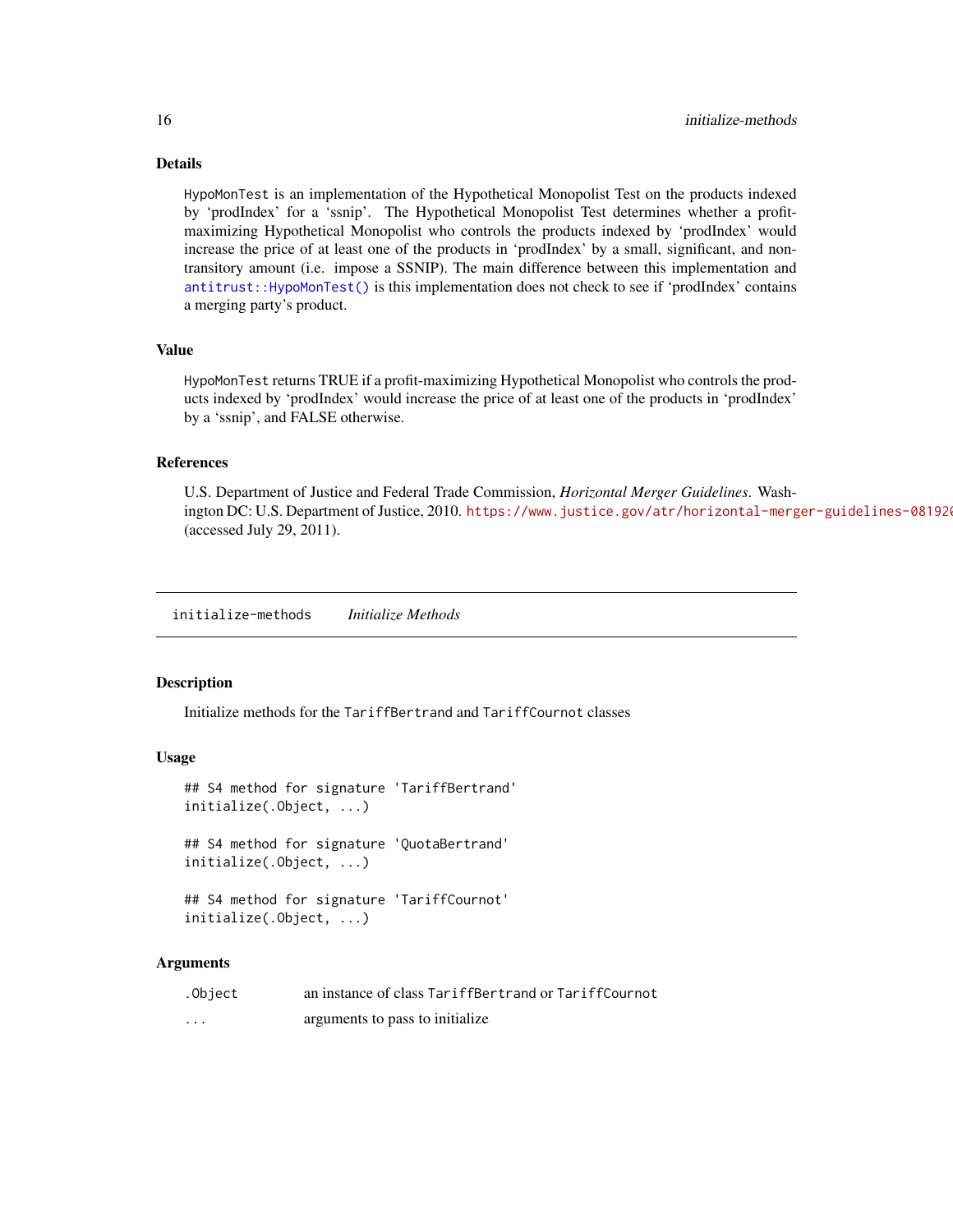<span id="page-16-1"></span><span id="page-16-0"></span>monopolistic\_competition\_tariff

*Tariff Simulation With A Monopolistic Competition Pricing Game*

# Description

Simulate the effect of tariffs when firms play a Monopolistic Competition game and consumer demand is either Logit or CES

#### Usage

```
monopolistic_competition_tariff(
  demand = c("logit", "ces"),
 prices,
 quantities,
 margins,
 mktElast = NA_real_,
 mktSize,
 tariffPre = rep(0, length(quantities)),
  tariffPost = rep(0, length(quantities)),priceOutside = ifelse(demand == "logit", 0, 1),
 labels = paste("Prod", 1:length(quantities), sep = "")
)
```

| demand       | A character vector indicating which demand system to use. Currently allows<br>"logit" or "ces".                                                                                                           |
|--------------|-----------------------------------------------------------------------------------------------------------------------------------------------------------------------------------------------------------|
| prices       | A length k vector product prices. Default is missing, in which case demand<br>intercepts are not calibrated.                                                                                              |
| quantities   | A length k vector of product quantities.                                                                                                                                                                  |
| margins      | A length k vector of product margins. All margins must be either be between 0<br>and 1, or NA.                                                                                                            |
| mktElast     | A negative number no greater than -1 equal to the industry pre-tariff price elas-<br>ticity. Default is NA.                                                                                               |
| mktSize      | A positive number equal to the industry pre-tariff market size. Market size<br>equals total quantity sold, including sales to the outside good.                                                           |
| tariffPre    | A vector of length k where each element equals the current ad valorem tariff<br>(expressed as a proportion of the consumer price) imposed on each product.<br>Default is 0, which assumes no tariff.      |
| tariffPost   | A vector of length k where each element equals the <b>new</b> ad valorem tariff (ex-<br>pressed as a proportion of the consumer price) imposed on each product. Default<br>is 0, which assumes no tariff. |
| priceOutside | price of the outside good. Default 0 for logit and 1 for ces. Not used for aids.                                                                                                                          |
| labels       | A k-length vector of labels.                                                                                                                                                                              |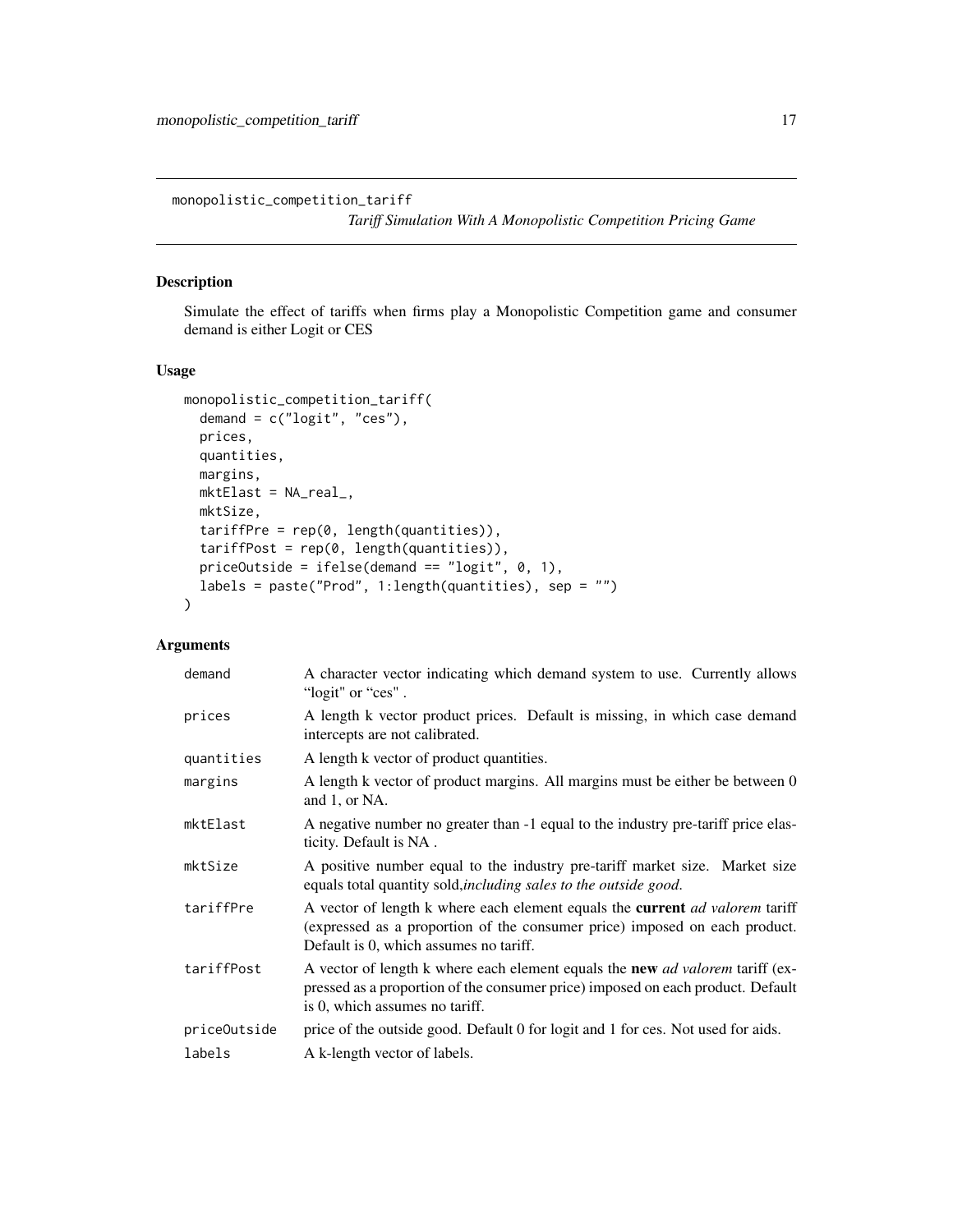<span id="page-17-0"></span>Let k denote the number of products produced by all firms. Using price, and quantity, information for all products in each market, as well as margin information for at least one products in each market, monopolistic\_competition\_tariff is able to recover the slopes and intercepts of a Logit demand system. These parameters are then used to simulate the price effects of an *ad valorem* tariff under the assumption that the firms are playing a monopolisitcally competitive pricing game

### Value

monopolistic\_competition\_tariff returns an instance of class [TariffMonComLogit](#page-23-1) , depending upon the value of the "demand" argument.

#### References

Simon P. Anderson, Andre de Palma, Brent Kreider, Tax incidence in differentiated product oligopoly, Journal of Public Economics, Volume 81, Issue 2, 2001, Pages 173-192. Anderson, Simon P., and André De Palma. Economic distributions and primitive distributions in monopolistic competition. Centre for Economic Policy Research, 2015.

#### See Also

[bertrand\\_tariff](#page-8-1) to simulate the effects of a tariff under a Bertrand pricing game.

#### Examples

```
## Calibration and simulation results from a 10% tariff on non-US beers "OTHER-LITE"
## and "OTHER-REG"
## Source: Epstein/Rubenfeld 2004, pg 80
prodNames <- c("BUD","OLD STYLE","MILLER","MILLER-LITE","OTHER-LITE","OTHER-REG")
price <- c(.0441,.0328,.0409,.0396,.0387,.0497)
quantities <- c(.066,.172,.253,.187,.099,.223)*100
margins <- c(.3830,.5515,.5421,.5557,.4453,.3769)
tariff \leftarrow c(0,0,0,0,1,1)names(price) <-
names(quantities) <-
names(margins) <-
prodNames
result.logit <- monopolistic_competition_tariff(demand = "logit",prices=price,quantities=quantities,
                               margins = margins,
                                tariffPost = tariff, labels=prodNames)
print(result.logit) # return predicted price change
summary(result.logit) # summarize merger simulation
result.ces <- monopolistic_competition_tariff(demand = "ces",prices=price,quantities=quantities,
                               margins = margins,
                                tariffPost = tariff, labels=prodNames)
```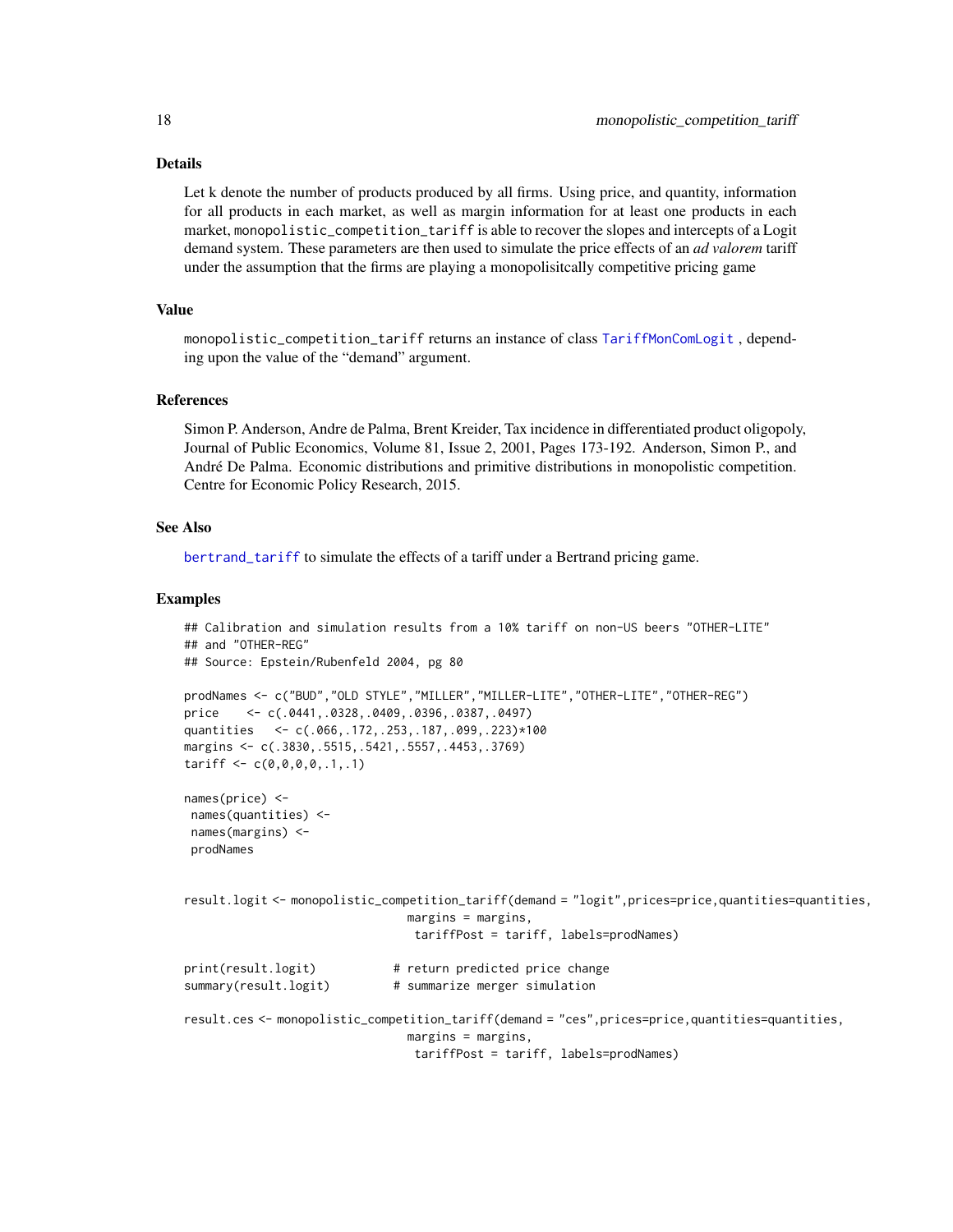#### <span id="page-18-0"></span>ps-methods 19

```
print(result.ces) # return predicted price change
summary(result.ces) # summarize merger simulation
```
#### ps-methods *Methods To Calculate Producer Surplus*

#### Description

Producer Surplus methods for the TariffBertrand and TariffCournot classes

#### Usage

```
## S4 method for signature 'TariffBertrand'
calcProducerSurplus(object, preMerger = TRUE)
```

```
## S4 method for signature 'TariffCournot'
calcProducerSurplus(object, preMerger = TRUE)
```
#### Arguments

| object    | an instance of class TariffBertrand or TariffCournot                          |
|-----------|-------------------------------------------------------------------------------|
| preMerger | when TRUE, calculates producer surplus under the existing tariff regime. When |
|           | FALSE, calculates tariffs under the new tariff regime. Default is TRUE.       |

#### Value

product-level (or in the case of Cournot, plant-level) producer surplus

| Quota-classes | S4 classes to model quotas |  |
|---------------|----------------------------|--|
|---------------|----------------------------|--|

#### <span id="page-18-1"></span>Description

Extend classes from the antitrust package to accomodate quotas.

#### Slots

- quotaPre For QuotaCournot, a matrix containing current plant-level (rows) AND product-level (columns) quotas. Default is a matrix of 0s. For all other classes, a vector containing current product-level quotas. Quotas are expressed as a proportion of pre-merger output. Default is a vector of Infs.
- quotaPost a For QuotaCournot, a matrix containing new plant-level (rows) AND product-level (columns) quotas. Default is a matrix of Infs. For all other classes, a vector containing new product-level quotas. quotas are expressed as a proportion of pre-merger output. Default is a vector of Infss.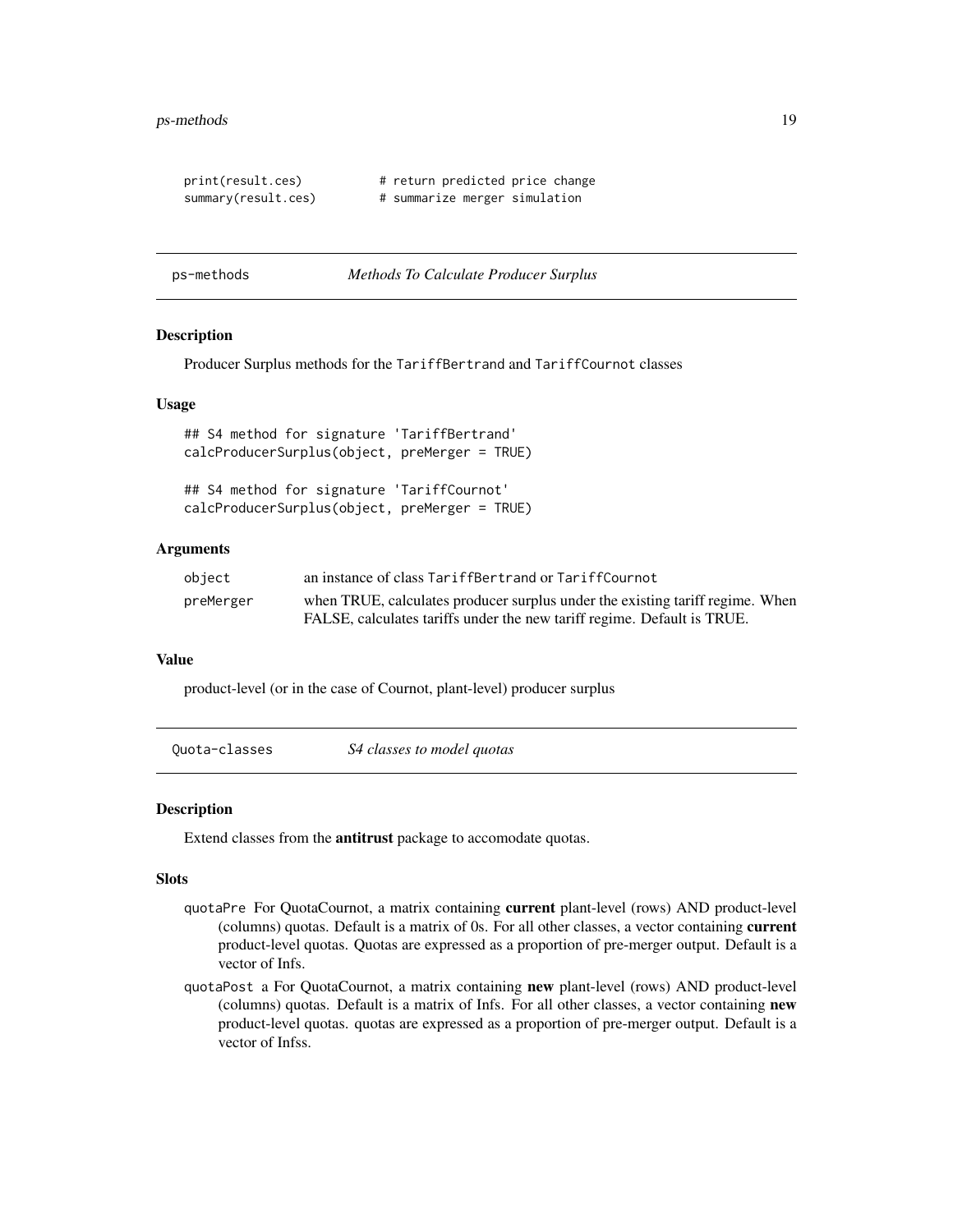<span id="page-19-0"></span>

#### Description

Simulates the price effects of an ad valorem tariff with user-supplied demand parameters under the assumption that all firms in the market are playing either a differentiated products Bertrand pricing game, 2nd price auction, or bargaining game.

Let k denote the number of products produced by all firms below.

#### Usage

```
sim(
  prices,
  supply = c("moncom", "bertrand", "auction", "bargaining"),
  demand = c("logit", "ces"),
  demand.param,
  owner,
  tariffPre = rep(0, length(prices)),
  tariffPost,
  subset = rep(TRUE, length(prices)),
  insideSize = 1,
  priceOutside,
 priceStart,
  bargpowerPre = rep(0.5, length(prices)),bargpowerPost = bargpowerPre,
  labels = paste("Prod", 1:length(prices), sep = ""),
  ...
)
```

| prices       | A length k vector of product prices.                                                                                                                                                                               |
|--------------|--------------------------------------------------------------------------------------------------------------------------------------------------------------------------------------------------------------------|
| supply       | A character string indicating how firms compete with one another. Valid values<br>are "moncom" (monopolistic competition), "bertrand" (Nash Bertrand), "auc-<br>tion2nd" (2nd score auction), or "bargaining".     |
| demand       | A character string indicating the type of demand system to be used in the merger<br>simulation. Supported demand systems are logit ('Logit') or ces ('CES').                                                       |
| demand.param | See Below.                                                                                                                                                                                                         |
| owner        | EITHER a vector of length k whose values indicate which firm produced a prod-<br>uct before the tariff OR a k x k matrix of pre-merger ownership shares.                                                           |
| tariffPre    | A vector of length k where each element equals the <b>current</b> <i>ad valorem</i> tariff<br>(expressed as a proportion of the consumer price) imposed on each product.<br>Default is 0, which assumes no tariff. |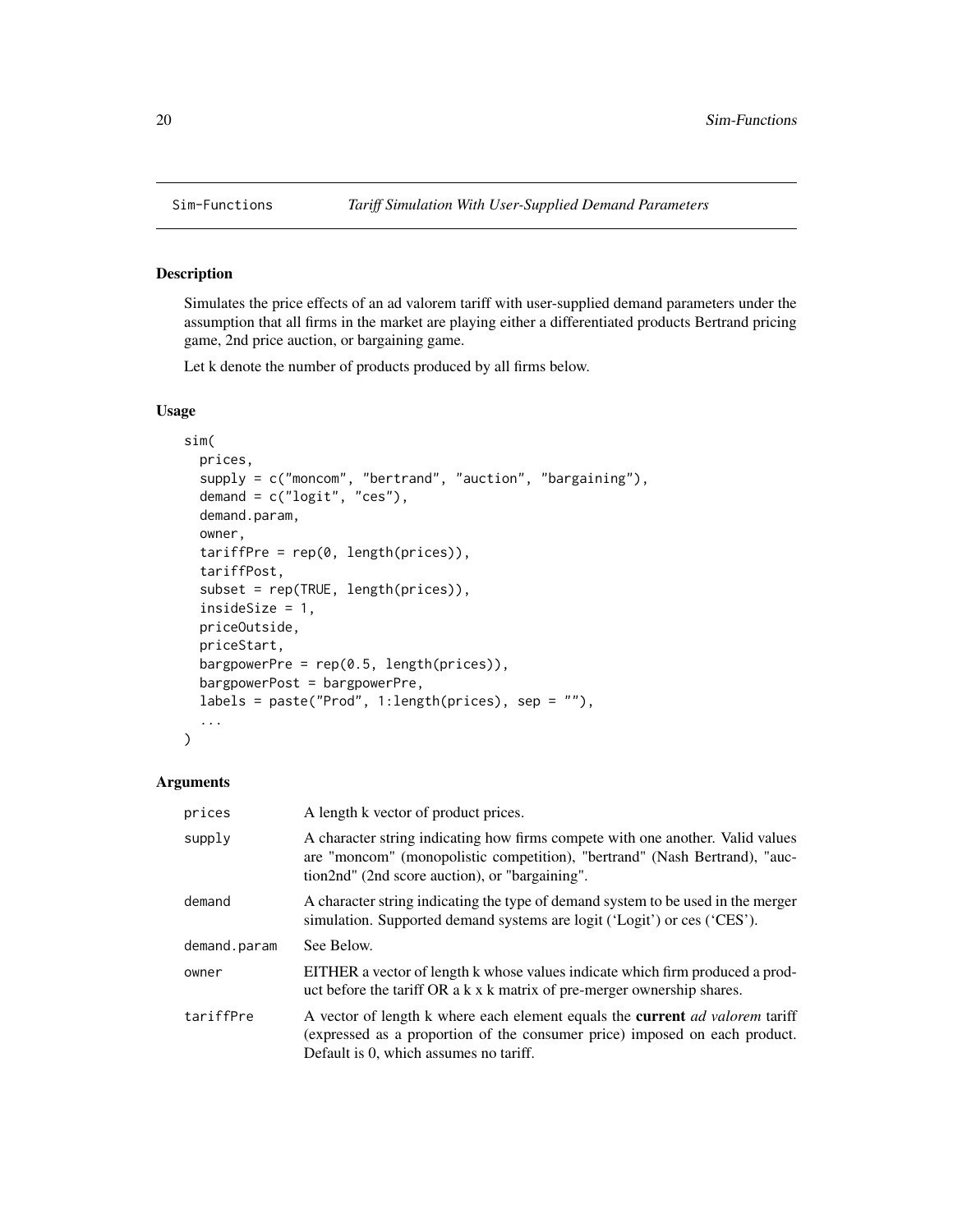| tariffPost    | A vector of length k where each element equals the new <i>ad valorem</i> tariff (ex-<br>pressed as a proportion of the consumer price) imposed on each product. Default<br>is 0, which assumes no tariff.                        |
|---------------|----------------------------------------------------------------------------------------------------------------------------------------------------------------------------------------------------------------------------------|
| subset        | A vector of length k where each element equals TRUE if the product indexed by<br>that element should be included in the post-merger simulation and FALSE if it<br>should be excluded. Default is a length k vector of TRUE.      |
| insideSize    | A length 1 vector equal to total units sold if 'demand' equals "logit", or total<br>revenues if 'demand' equals "ces".                                                                                                           |
| priceOutside  | A length 1 vector indicating the price of the outside good. This option only<br>applies to the 'Logit' class and its child classes Default for 'Logit', 'LogitNests',<br>and 'LogitCap' is 0, and for 'CES' and 'CesNests' is 1. |
| priceStart    | A length k vector of starting values used to solve for equilibrium price. Default<br>is the 'prices' vector for all values of demand except for 'AIDS', which is set<br>equal to a vector of 0s.                                 |
| bargpowerPre  | A length k vector of pre-merger bargaining power parameters. Values must be<br>between 0 (sellers have the power) and 1 (buyers the power). Ignored if 'supply'<br>not equal to "bargaining".                                    |
| bargpowerPost | A length k vector of post-merger bargaining power parameters. Values must<br>be between 0 (sellers have the power) and 1 (buyers the power). Default is<br>'bargpowerPre'. Ignored if 'supply' not equal to "bargaining".        |
| labels        | A k-length vector of labels. Default is "Prod#", where '#' is a number between<br>1 and the length of 'prices'.                                                                                                                  |
| $\cdots$      | Additional options to feed to the optimizer used to solve for equilibrium prices.                                                                                                                                                |

Using user-supplied demand parameters, sim simulates the effects of a merger in a market where firms are playing a differentiated products pricing game.

If 'demand' equals 'Logit' then 'demand.param' must equal a list containing

- alphaThe price coefficient.
- meanvalA length-k vector of mean valuations 'meanval'. If none of the values of 'meanval' are zero, an outside good is assumed to exist.

If demand equals 'CES' then 'demand.param' must equal a list containing

- gamma The price coefficient,
- alphaThe coefficient on the numeraire good. May instead be calibrated using 'shareInside',
- meanvalA length-k vector of mean valuations 'meanval'. If none of the values of 'meanval' are zero, an outside good is assumed to exist,
- shareInside The budget share of all products in the market. Default is 1, meaning that all consumer wealth is spent on products in the market. May instead be specified using 'alpha'.

#### Value

sim returns an instance of the class specified by the 'demand' argument.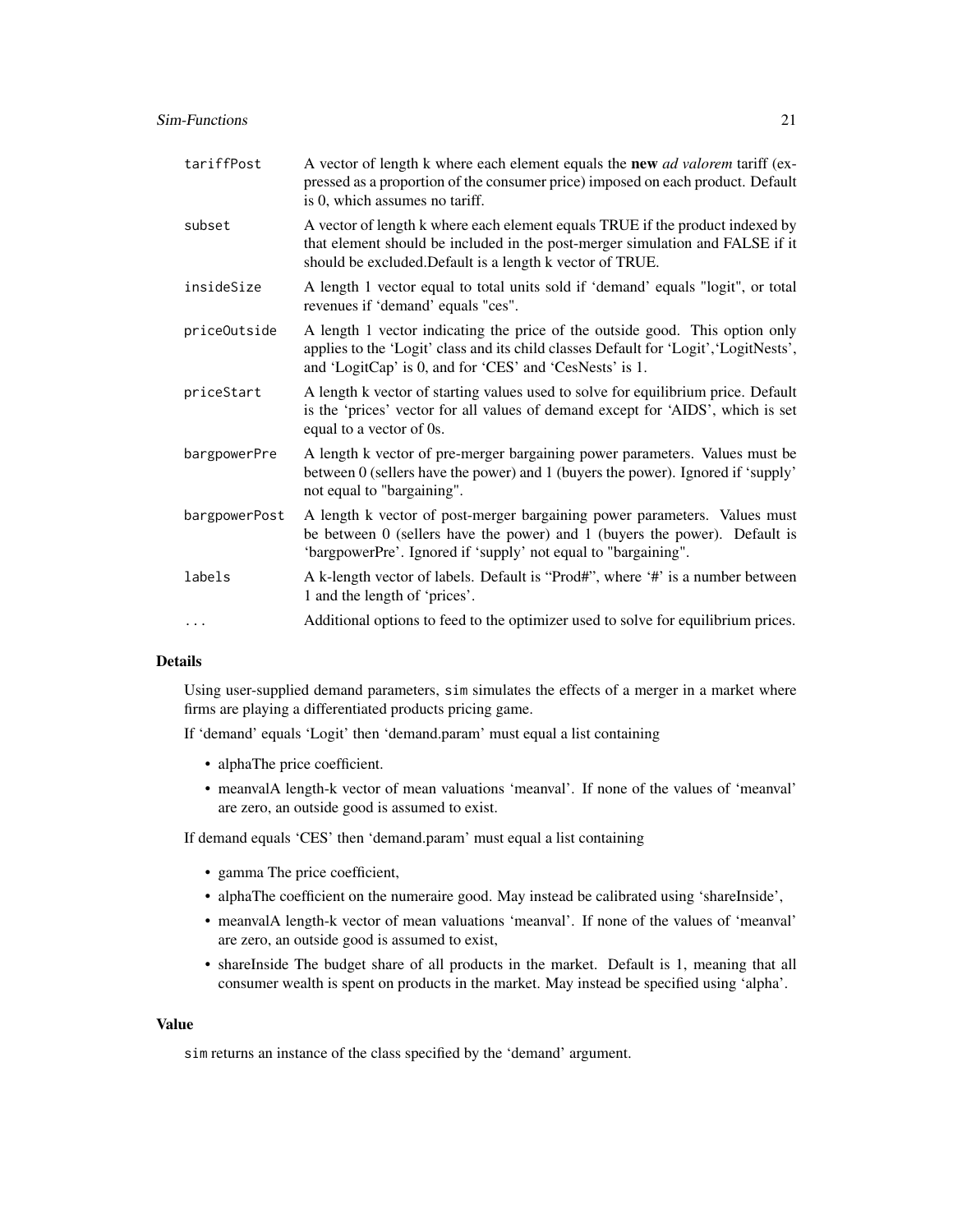#### <span id="page-21-0"></span>Author(s)

Charles Taragin <ctaragin@ftc.gov>

#### See Also

The S4 class documentation for: [Logit](#page-0-0) and [CES](#page-0-0),

#### Examples

```
## Calibration and simulation results from a merger between Budweiser and
## Old Style. Note that the in the following model there is no outside
## good; BUD's mean value has been normalized to zero.
## Source: Epstein/Rubenfeld 2004, pg 80
prodNames <- c("BUD","OLD STYLE","MILLER","MILLER-LITE","OTHER-LITE","OTHER-REG")
owner <-c("BUD","OLD STYLE","MILLER","MILLER","OTHER-LITE","OTHER-REG")
tariff < -c(0,0,0,0,1,1)price <- c(.0441,.0328,.0409,.0396,.0387,.0497)
# a list containing price coefficient and mean valuations
demand.param=list(alpha=-48.0457,
                 meanval=c(0,0.4149233,1.1899885,0.8252482,0.1460183,1.4865730)
\lambdasim.logit <- sim(price,demand="logit",supply="bertrand", demand.param,
                owner=owner,tariffPost=tariff,labels=prodNames)
print(sim.logit) # return predicted price change
summary(sim.logit) # summarize merger simulation
elast(sim.logit,TRUE) # returns premerger elasticities
elast(sim.logit,FALSE) # returns postmerger elasticities
diversion(sim.logit,TRUE) # return premerger diversion ratios
diversion(sim.logit,FALSE) # return postmerger diversion ratios
cmcr(sim.logit) #calculate compensating marginal cost reduction
upp(sim.logit) #calculate Upwards Pricing Pressure Index
CV(sim.logit) #calculate representative agent compensating variation
```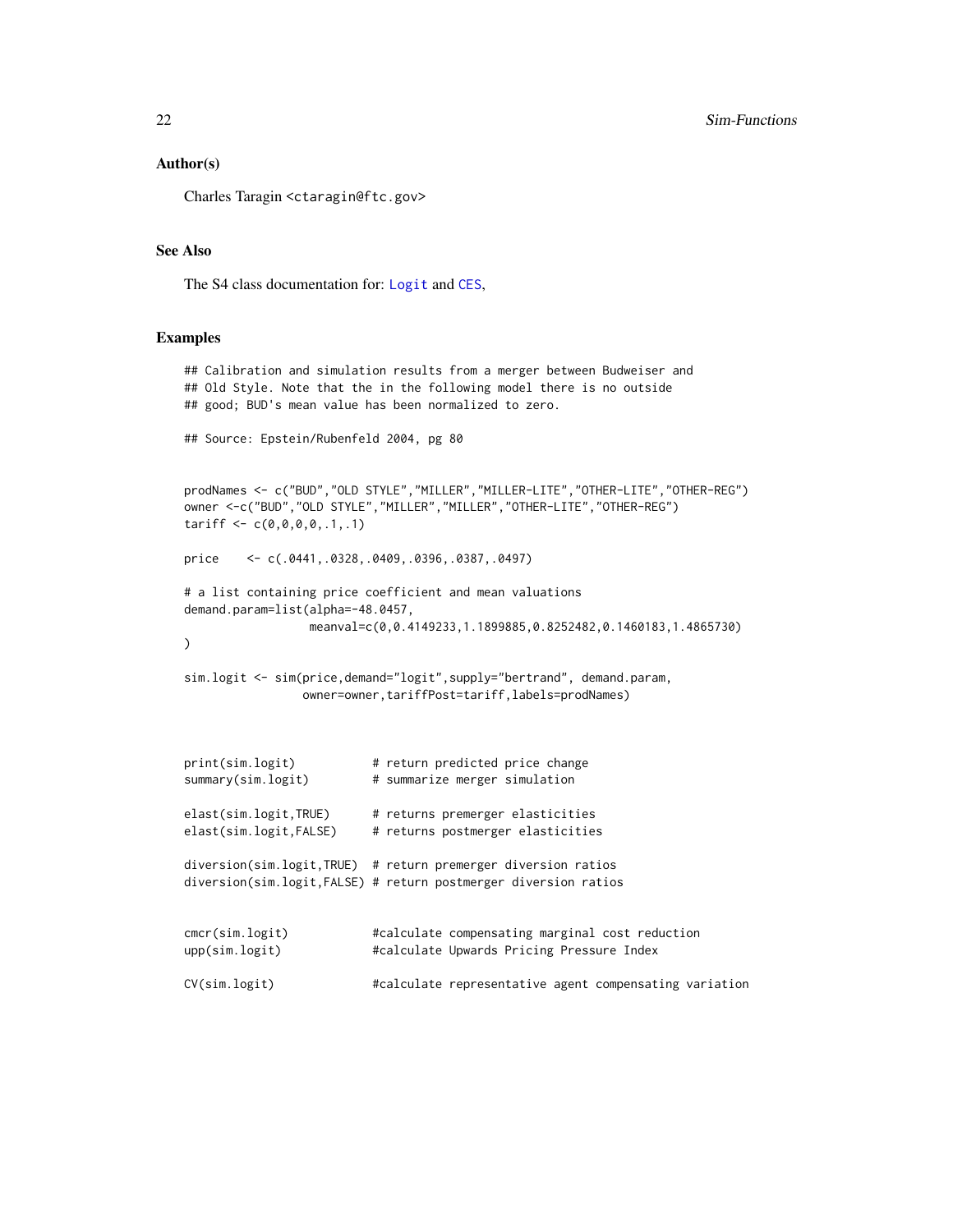#### <span id="page-22-0"></span>Description

Summary methods for the TariffBertrand, QuotaBertrand, and TariffCournot classes

#### Usage

```
## S4 method for signature 'TariffBertrand'
summary(
 object,
  revenue = FALSE,
  levels = FALSE,
 parameters = FALSE,
 market = FALSE,insideOnly = TRUE,
  digits = 2\mathcal{L}## S4 method for signature 'QuotaBertrand'
summary(
 object,
  revenue = FALSE,
  levels = FALSE,
 parameters = FALSE,
 market = FALSE,insideOnly = TRUE,
  digits = 2)
## S4 method for signature 'TariffCournot'
summary(
 object,
 market = FALSE,revenue = FALSE,
  levels = FALSE,
 parameters = FALSE,
  digits = 2)
```

| object  | an instance of class TariffBertrand, OuotaBertrand, or TariffCournot               |
|---------|------------------------------------------------------------------------------------|
| revenue | When TRUE, returns revenues, when FALSE returns quantitities. Default is<br>FALSE. |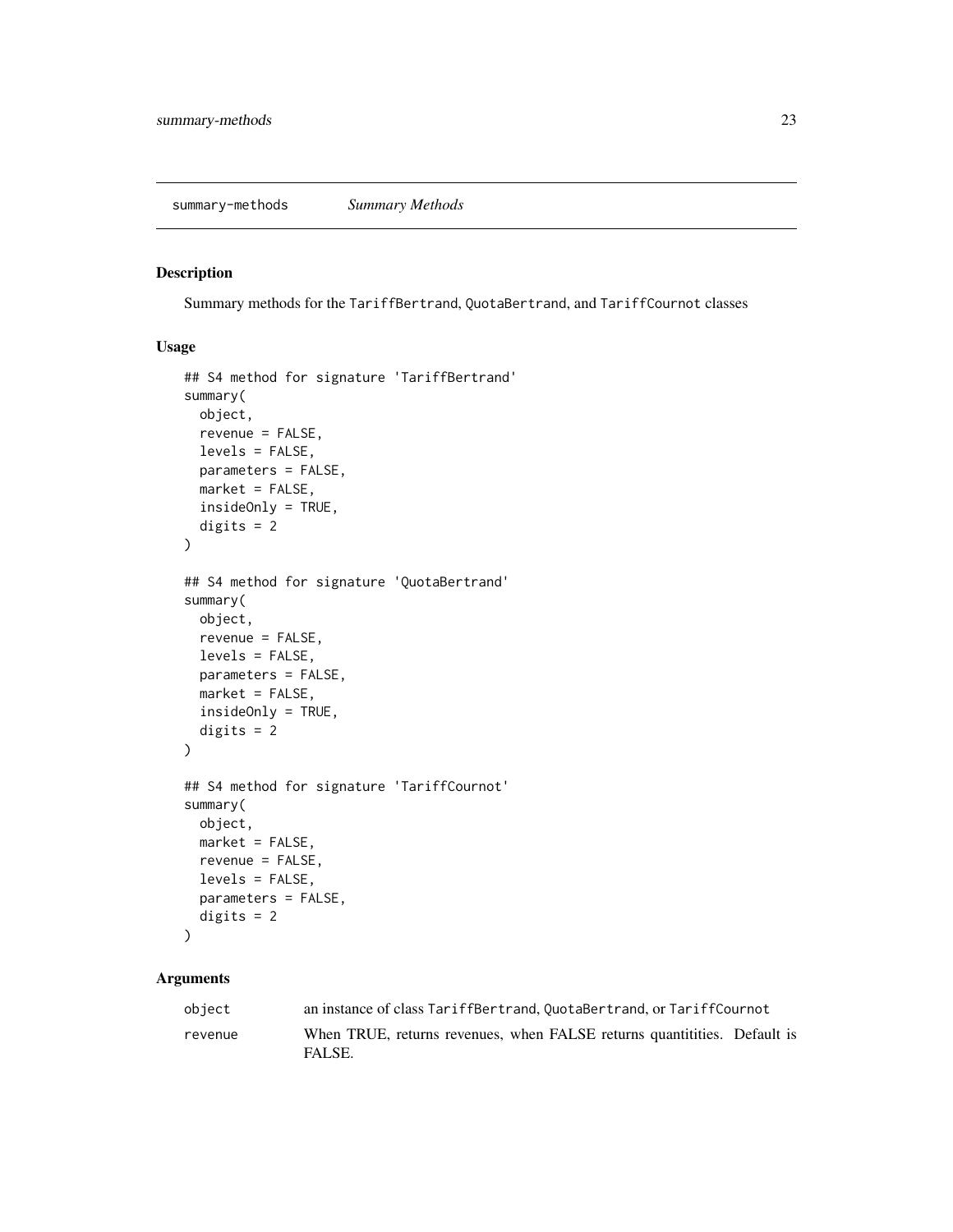<span id="page-23-0"></span>

| levels     | When TRUE returns changes in levels rather than percents and quantities rather<br>than shares, when FALSE, returns changes as a parcent and shares rather than<br>quantities. Default is FALSE. |
|------------|-------------------------------------------------------------------------------------------------------------------------------------------------------------------------------------------------|
| parameters | When TRUE, displays demand and cost parameters. Default is FALSE.                                                                                                                               |
| market     | When TRUE, displays aggregate information about the effect of a tariff. When<br>FALSE displays product-specific (or in the case of Cournot, plant-specific) ef-<br>fects. Default is FALSE      |
| insideOnly | When TRUE, rescales shares on inside goods to sum to 1. Default is FALSE.                                                                                                                       |
| digits     | Number of digits to report. Default is 2.                                                                                                                                                       |

#### Value

Prints either market or product/plant-level summary and invisibly returns a data frame containing the same information.

Tariff-classes *S4 classes to model tariffs*

#### <span id="page-23-1"></span>Description

Extend classes from the antitrust package to accomodate tariffs.

#### **Slots**

- tariffPre For TariffCournot, a matrix containing current plant-level (rows) AND product-level (columns) tariffs. Default is a matrix of 0s. For all other classes, a vector containg current product-level tariffs. *ad valorem* taxes are expressed as a proportion of the consumer price. Default is a vector of 0s.
- tariffPost a For TariffCournot, a matrix containing new plant-level (rows) AND product-level (columns) tariffs. Default is a matrix of 0s. For all other classes, a vector containing new product-level tariffs. *ad valorem* taxes are expressed as a proportion of the consumer price. Default is a vector of 0s.

TariffCournot-methods *Additional methods for TariffCournot Class*

#### Description

Producer Surplus methods for the TariffBertrand and TariffCournot classes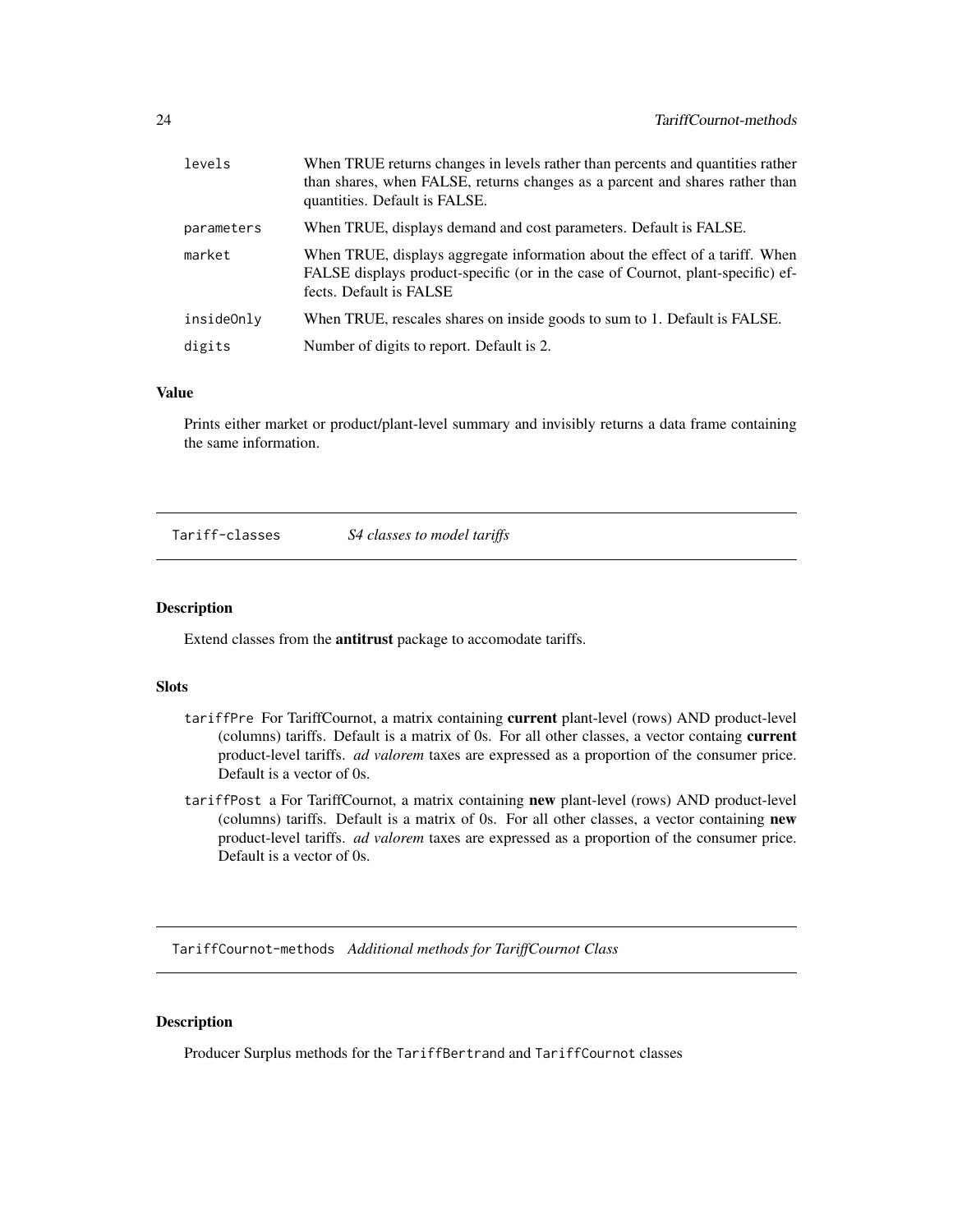#### <span id="page-24-0"></span>Usage

```
## S4 method for signature 'TariffCournot'
calcSlopes(object)
## S4 method for signature 'TariffCournot'
calcQuantities(object, preMerger = TRUE, market = FALSE)
```
#### Arguments

| object    | an instance of class TariffCournot                                                                                                           |
|-----------|----------------------------------------------------------------------------------------------------------------------------------------------|
| preMerger | when TRUE, computes result under the existing tariff regime. When FALSE,<br>calculates tariffs under the new tariff regime. Default is TRUE. |
| market    | when TRUE, computes market-wide results. When FALSE, calculates plant-<br>specific results.                                                  |

#### Value

calcSlopes return a TariffCournot object containing estimated slopes. CalcQuantities returns a matrix of equilbrium quantities under either the current or new tariff.

```
TariffMonComRUM-methods
```
*Additional methods for TariffMonComLogit, TariffMonComCES Classes*

#### Description

calcSlopes, Prices, Margins methods for the TariffMonComLogit and TariffMonComCES classes

#### Usage

```
## S4 method for signature 'TariffMonComLogit'
calcSlopes(object)
## S4 method for signature 'TariffMonComCES'
calcSlopes(object)
## S4 method for signature 'TariffMonComLogit'
calcMargins(object, preMerger = TRUE, level = FALSE)
## S4 method for signature 'TariffMonComCES'
calcMargins(object, preMerger = TRUE, level = FALSE)
## S4 method for signature 'TariffMonComLogit'
calcPrices(object, preMerger = TRUE, ...)
## S4 method for signature 'TariffMonComCES'
calcPrices(object, preMerger = TRUE, ...)
```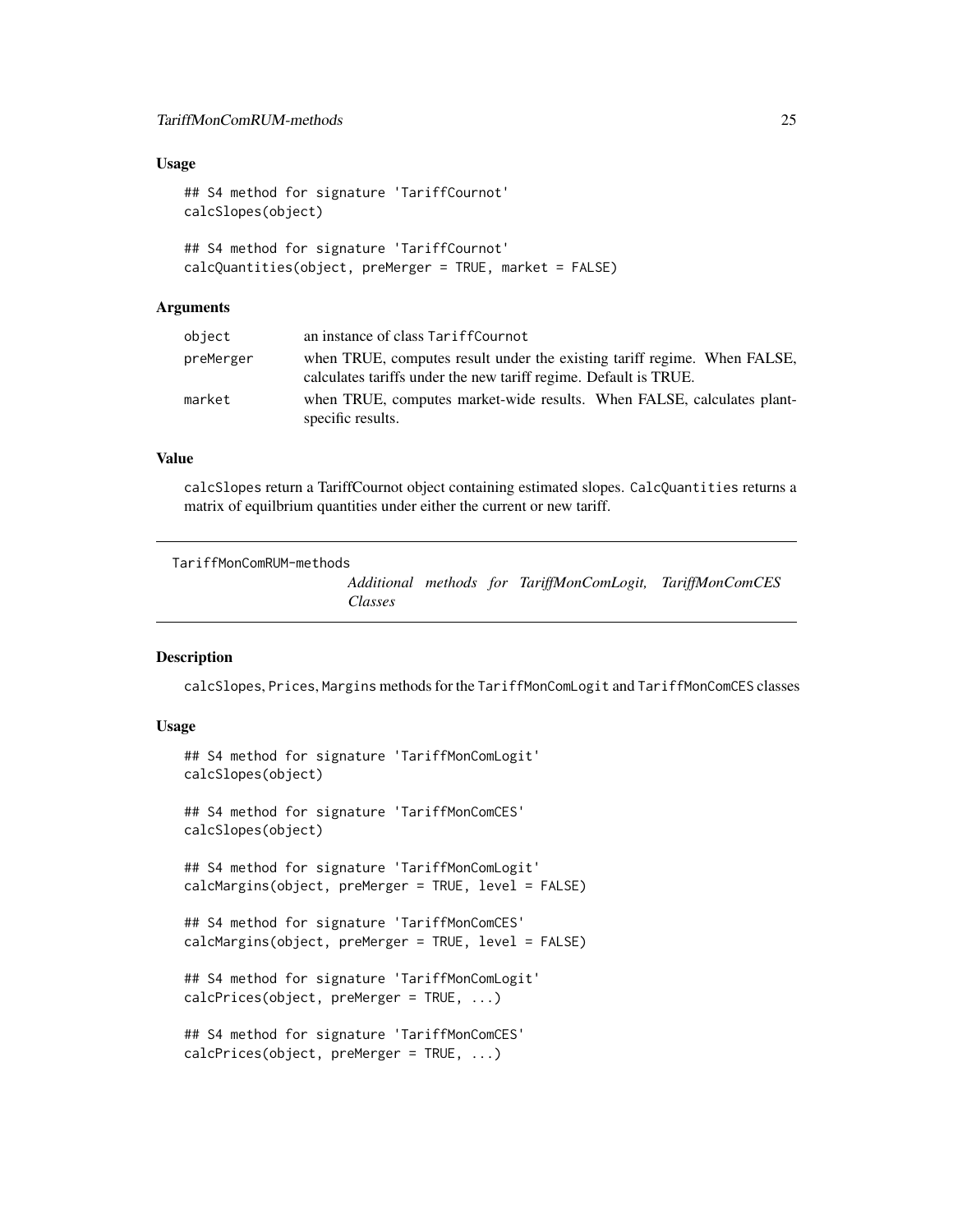# Arguments

| object    | an instance of class TariffMonComLogit or class TariffMonComCES                                                                              |
|-----------|----------------------------------------------------------------------------------------------------------------------------------------------|
| preMerger | when TRUE, computes result under the existing tariff regime. When FALSE,<br>calculates tariffs under the new tariff regime. Default is TRUE. |
| level     | when TRUE, computes margins in dollars. When FALSE, calculates margins as<br>a proportion of prices. Default is FALSE.                       |
| $\cdots$  | harmlessly pass the arguments used in other calcPrices methods to methods for<br>TariffMonComLogit and TariffMonComCES.                      |

# Value

calcSlopes return a TariffMonComLogit or TariffMonComCES object containing estimated slopes. CalcQuantities returns a matrix of equilbrium quantities under either the current or new tariff.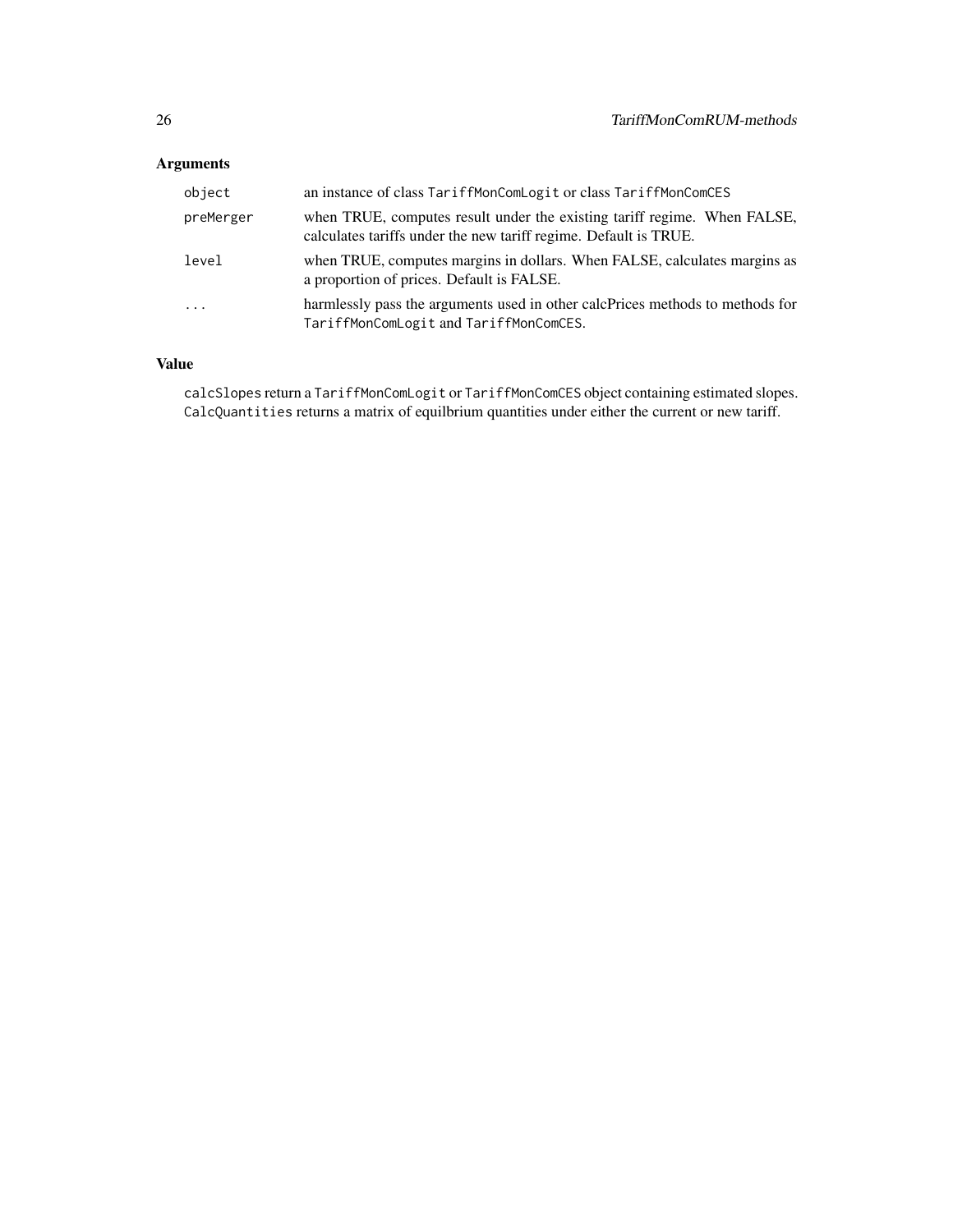# <span id="page-26-0"></span>**Index**

∗ methods defineMarketTools-methods, [15](#page-14-0) antitrust::HypoMonTest(), *[16](#page-15-0)* auction2nd\_tariff, [2](#page-1-0) bargaining\_tariff, [4](#page-3-0) BBsolve, *[3](#page-2-0)*, *[6](#page-5-0)*, *[8](#page-7-0)*, *[11](#page-10-0)*, *[14](#page-13-0)* bertrand\_quota, [7](#page-6-0) bertrand\_tariff, *[4](#page-3-0)*, *[6](#page-5-0)*, [9,](#page-8-0) *[18](#page-17-0)* calcMargins,TariffMonComCES-method *(*TariffMonComRUM-methods*)*, [25](#page-24-0) calcMargins,TariffMonComLogit-method *(*TariffMonComRUM-methods*)*, [25](#page-24-0) calcPrices,TariffMonComCES-method *(*TariffMonComRUM-methods*)*, [25](#page-24-0) calcPrices,TariffMonComLogit-method *(*TariffMonComRUM-methods*)*, [25](#page-24-0) calcProducerSurplus,TariffBertrand-method *(*ps-methods*)*, [19](#page-18-0) calcProducerSurplus,TariffCournot-method *(*ps-methods*)*, [19](#page-18-0) calcQuantities,TariffCournot-method *(*TariffCournot-methods*)*, [24](#page-23-0) calcSlopes,TariffCournot-method *(*TariffCournot-methods*)*, [24](#page-23-0) calcSlopes,TariffMonComCES-method *(*TariffMonComRUM-methods*)*, [25](#page-24-0) calcSlopes,TariffMonComLogit-method *(*TariffMonComRUM-methods*)*, [25](#page-24-0) CES, *[22](#page-21-0)* Cournot, *[14](#page-13-0)* cournot\_tariff, [12](#page-11-0) defineMarketTools-methods, [15](#page-14-0) HypoMonTest, *[15](#page-14-0)*

HypoMonTest *(*defineMarketTools-methods*)*, [15](#page-14-0) HypoMonTest,TariffBertrand-method *(*defineMarketTools-methods*)*, [15](#page-14-0) HypoMonTest,TariffCournot-method *(*defineMarketTools-methods*)*, [15](#page-14-0) initialize,QuotaBertrand-method *(*initialize-methods*)*, [16](#page-15-0) initialize,TariffBertrand-method *(*initialize-methods*)*, [16](#page-15-0) initialize,TariffCournot-method *(*initialize-methods*)*, [16](#page-15-0) initialize-methods, [16](#page-15-0) Logit, *[22](#page-21-0)* monopolistic\_competition\_tariff, *[4](#page-3-0)*, *[6](#page-5-0)*, *[11](#page-10-0)*, [17](#page-16-0) optim, *[3](#page-2-0)*, *[6](#page-5-0)*, *[8](#page-7-0)*, *[11](#page-10-0)*, *[14](#page-13-0)* ps-methods, [19](#page-18-0) Quota-classes, [19](#page-18-0) QuotaBertrand-class *(*Quota-classes*)*, [19](#page-18-0) QuotaCournot-class *(*Quota-classes*)*, [19](#page-18-0) QuotaLogit, *[9](#page-8-0)* QuotaLogit-class *(*Quota-classes*)*, [19](#page-18-0) sim *(*Sim-Functions*)*, [20](#page-19-0) Sim-Functions, [20](#page-19-0) summary,QuotaBertrand-method *(*summary-methods*)*, [23](#page-22-0) summary,TariffBertrand-method *(*summary-methods*)*, [23](#page-22-0) summary,TariffCournot-method *(*summary-methods*)*, [23](#page-22-0) summary-methods, [23](#page-22-0) Tariff-classes, [24](#page-23-0)

Tariff2ndLogit, *[3](#page-2-0)*